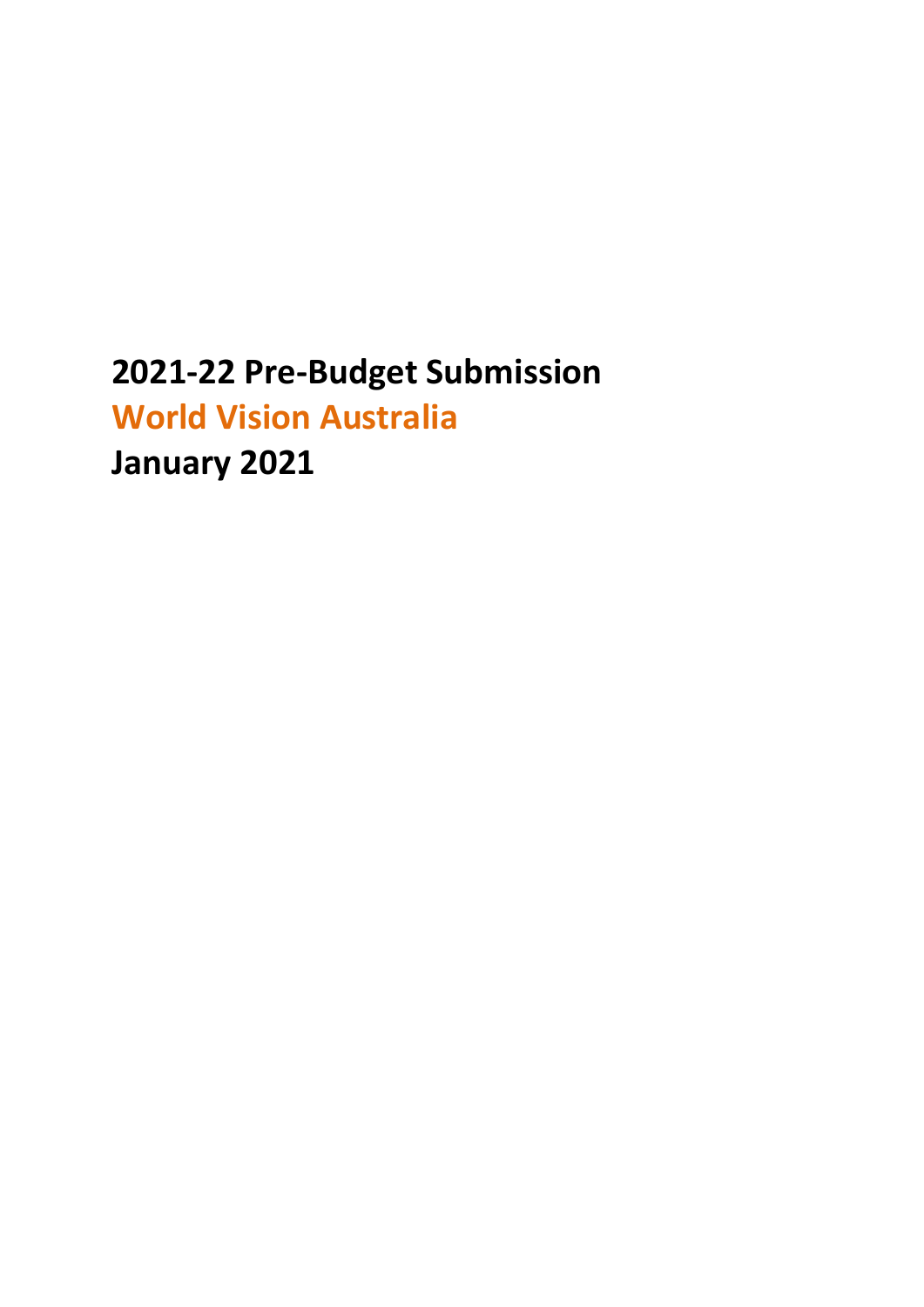# **Background**

World Vision is a Christian relief, development, and advocacy organisation dedicated to working with children, families, and communities to overcome poverty and injustice. Inspired by Christian values, the organisation works with the most vulnerable and believes that human rights and dignity are integral to Creation. We are a global community development organisation that provides short-term and long-term assistance to 100 million people worldwide (including 77 million children). We have more than 45,000 staff members working in 99 countries.

World Vision Australia is Australia's largest overseas aid and development organisation. We are actively engaged with over 700,000 members of the Australian public that have an interest in international development. Moreover, World Vision Australia has been part of the fabric of Australian altruism and care for decades.

World Vision Australia has worked for over forty years with Aboriginal and Torres Strait Islander communities and organisations and have a specific focus on the wellbeing of children and young people. We are experienced at providing operational and technical support to First Nations organisations and communities so that they can identify their own priorities and develop local solutions to the challenges they are facing.

World Vision has a compelling record of accomplishment on aid and development. For six decades, World Vision has been engaging people to work towards eliminating poverty and its causes. This could not be achieved without the generosity of our partners, supporters, and donors, including the Australian public and the Australian Government, who help to create a brighter future for children and their families across the world. Over the past 50 years, more than two million Australians have chosen to partner with us when giving to charity.

World Vision is committed to the poor because we are Christian. We work with people of all cultures, faiths, and genders to achieve transformation. We do this through relief and development, policy and advocacy, and collaboration and education about poverty, with an emphasis on personal growth, social justice, and spiritual values.

World Vision Australia has a productive working relationship with the Australian Government in partnering to deliver the Australian Aid Program. Our partnerships span food security programs in East Africa, livelihoods and resilience programming in fragile contexts, gender-based violence programs in the Pacific, and programs piloting innovative approaches in South East Asia. The Australia NGO Cooperation Program (ANCP) partnership is at the core of this relationship and is orientated towards supporting community development globally.

World Vision Australia is a constructive and trusted partner who seeks to inform and influence policy makers through an evidence-based dialogue. World Vision Australia welcomes the opportunity to make a submission to the 2021-22 Australian Government Pre-Budget process.

#### **For further information please contact:**

**Dr Jerry Nockles Government Relations Manager World Vision Australia M: 0400 201 886 E: [Jerry.Nockles@worldvision.com.au](mailto:Jerry.Nockles@worldvision.com.au)**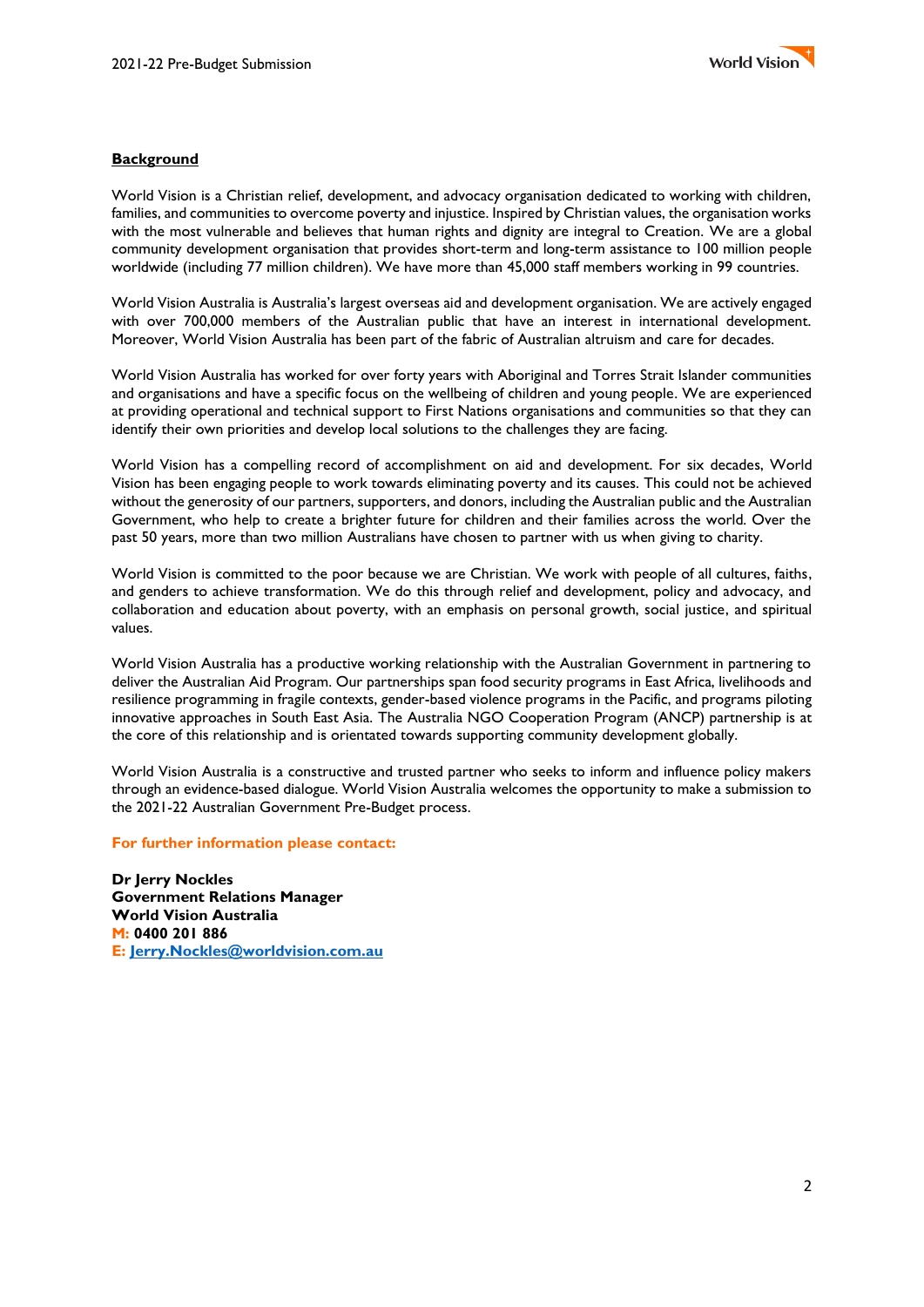# **Executive Summary**

Australian development assistance makes an essential contribution to the alleviation of poverty and suffering in our region and around the world. It achieves significant impacts, both overseas and for Australia. Among its many positive outcomes, Australian aid empowers people living in poverty, helps people live longer, healthier lives, provides lifesaving assistance during crises and improves regional security. This is even more important in the wake of COVID-19.

We welcome the government's aid rethink *Partnerships for Recovery*, pivoting Australia's international development work to COVID-19 response and recovery. World Vision works on the frontlines of the coronavirus crisis in the most vulnerable communities. We see the challenges first-hand and know the areas of greatest need.

As one of the very few, if not the only, Non-Government Organisation working nationally that specialises in development programming in partnership with First Nations communities and organisations, we continue to share the Government's wish to see First Nations people, organisations and communities leading their own development.

World Vision has enjoyed working closely with the Government in the past through the Memorandum of Understanding on Indigenous Development Effectiveness between ourselves, the Minister for Families, Community Services and Indigenous Affairs and the Department of Families Housing and Community Services and Indigenous Affairs 2012 – 2017 and we seek to continue to collaborate to improve outcomes for Aboriginal and Torres Strait Islander children and their families.

To further build on your COVID-19 response, this Pre-Budget Submission proposes seven new areas of investment over the forward estimates. It explains how the Australian Government can help prevent famine in the wake of COVID-19, increase vaccine awareness and uptake in the region, protect children from the increased risk of violence during and after the pandemic, build resilience in fragile states, advance women's economic empowerment in the Pacific, support regreening as part of COVID-19 recovery efforts, and build teacher capacity in Australian First Nations knowledge and perspectives. As this submission highlights, we believe these priority areas are aligned with existing Australian Government policy and commitments and will strengthen Australia's contribution to the international effort to combat COVID-19 and its socio-economic aftershocks.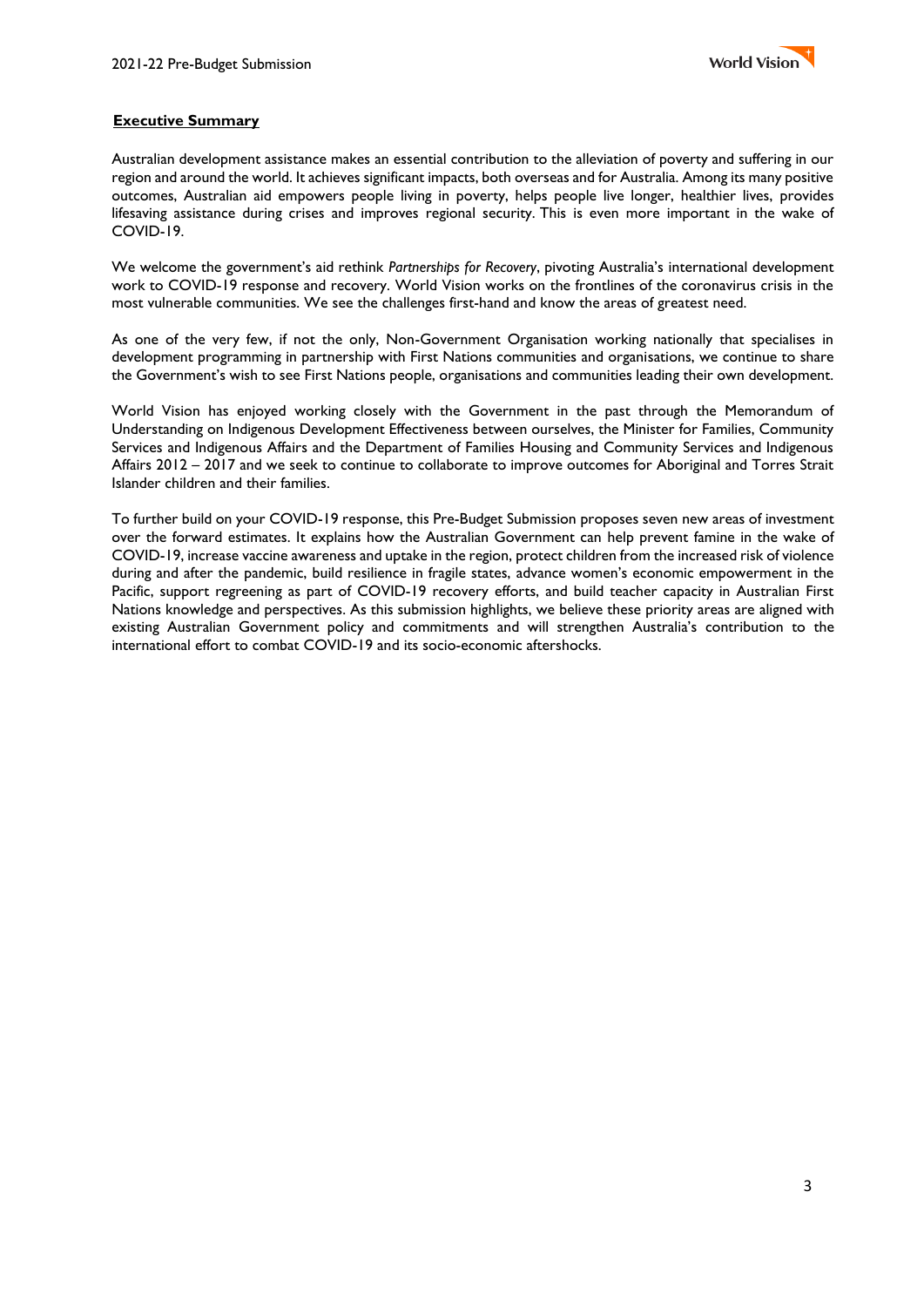

We propose seven budget measures outlined in the table below and detailed in the following New Policy Proposals:

| Proposal                                                                                                         | <b>Description</b>                                                                                                                                                                                                                                                                                                                                                                                                 | Total<br>funding | Page            |
|------------------------------------------------------------------------------------------------------------------|--------------------------------------------------------------------------------------------------------------------------------------------------------------------------------------------------------------------------------------------------------------------------------------------------------------------------------------------------------------------------------------------------------------------|------------------|-----------------|
| <b>Preventing famine</b><br>in the wake of<br><b>COVID-19</b>                                                    | Adopt a 'famine prevention package' to immediately<br>address soaring hunger and child malnutrition in at least<br>three conflict-affected countries outside the Indo-Pacific.<br>This contribution should be new and in addition to existing<br>aid commitments. Countries may include Afghanistan,<br>Burkina Faso, DR Congo, Ethiopia, Lebanon, Mozambique,<br>Nigeria, Somalia, South Sudan, Syria, and Yemen. | \$150.0m         | 6               |
| <b>Improving</b><br><b>COVID-19 vaccine</b><br>awareness and<br>uptake in the Indo-<br><b>Pacific</b>            | Complement existing investments in COVID-19 vaccine<br>distribution with targeted and tailored education programs<br>and awareness campaigns, using trusted local leaders and<br>NGOs to increase confidence and trust in the vaccine<br>among partner countries and communities.                                                                                                                                  | \$50.0m          | 8               |
| <b>Ending Violence</b><br><b>Against Children in</b><br>the Pacific and<br><b>Timor-Leste</b>                    | Invest early to end violence against children. Over a<br>lifetime, prevention programming like this can increase<br>productivity, reduce the burden on healthcare and welfare<br>systems, reduce incidences of violence later in life, and<br>improve social outcomes.                                                                                                                                             | \$73.0m          | 10              |
| <b>Establishment of a</b><br><b>Children's Rights</b><br>Unit                                                    | Set up a unit to oversee the mainstreaming of children's<br>rights across all thematic areas of the Aid Program and to<br>track DFAT's spend on children.                                                                                                                                                                                                                                                          | \$2.2m           | 12              |
| <b>Building resilience</b><br>in fragile states                                                                  | Fund three new, multi-year resilience programs in fragile<br>states to help communities cope with recurrent shocks,<br>mitigate extreme poverty and hunger, and prevent conflict.<br>Countries may include Afghanistan, Bangladesh, DR Congo,<br>Iraq, Lebanon, Mozambique, Somalia, South Sudan, Sudan,<br>and Syria.                                                                                             | \$72.0m          | $\overline{14}$ |
| <b>Economic</b><br><b>Inclusion Fund for</b><br><b>Regional COVID-</b><br>19 Recovery                            | Complement existing support for the region's economic<br>recovery with an Economic Inclusion Fund that specifically<br>supports the most marginalised, including the ultra-poor,<br>women and youth. The Fund will help ensure that the<br>region's economic recovery is inclusive, pro-poor and that<br>it reduces inequality.                                                                                    | \$50.0m          | 17              |
| <b>Regreening to</b><br>support COVID-19<br>recovery and<br>sustainable food<br>systems                          | Build resilience and protect the livelihoods of vulnerable<br>communities by directly regenerating 680,000 hectares of<br>degraded land across East Africa, South East Asia, and the<br>Pacific, which will sequester approximately 2.7 million<br>tonnes of carbon per year.                                                                                                                                      | \$60.0m          | 20              |
| <b>Establish a First</b><br><b>Nations Cultural</b><br><b>Residents Program</b><br>for Primary<br><b>Schools</b> | Build teacher capability in First Nations knowledges and<br>perspectives to embed it effectively and authentically across<br>the curriculum.                                                                                                                                                                                                                                                                       | \$194.8m         | 24              |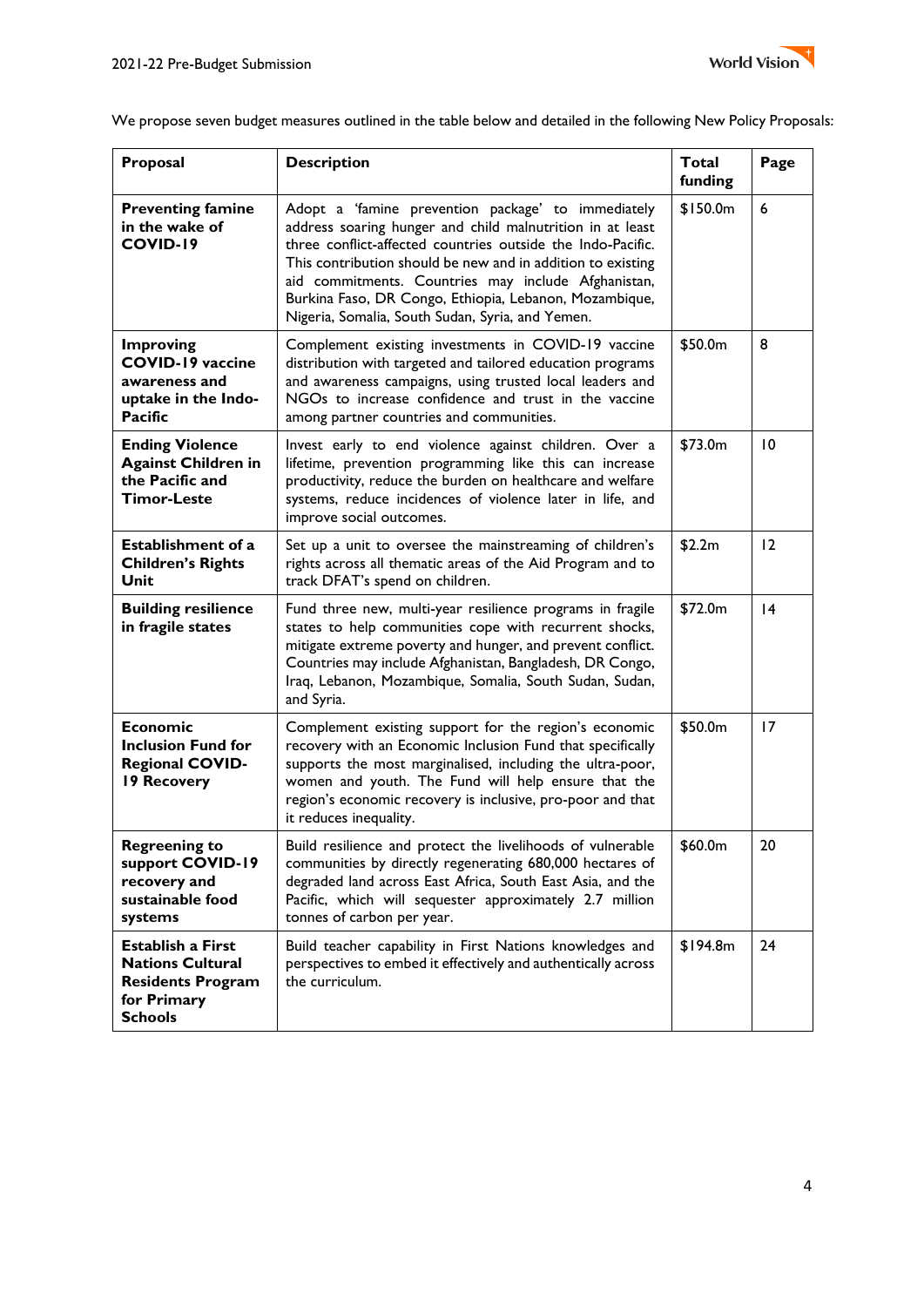

# **Guiding Principles: Australia's Development Approach – Competing on Impact**

World Vision and the Australian Government share a common vision for Australia's international development agenda – to have maximum impact.

"Impact" is about "making a marked difference." It is synonymous with outcomes and, in the international development context, speaks to both making a difference in the lives of the most marginalised and disadvantaged and delivering on a key driver of influence.

#### *Competing on Impact*

Success in international development is being increasingly defined by impact, as opposed to the historical focus on inputs and need. Countries are looking for development partners with a strong record of accomplishment in delivering impact. This trend is already being seen in the rise of impact investing and other outcome-based financing tools (such as Development Impact Bonds) as well as the emergence of structured philanthropy with strict requirements for demonstrated evidence of impact. The shift towards impact is also reflected in the 169 targets of the Sustainable Development Goals, 88 of which are outcome based. It is our view that, going forward, this impact lens will be the dominant paradigm for defining the success and influence of a country's development program. COVID-19 has only accelerated this transition to the impact era.

#### *Adopting a Business Mindset*

Winning in business is about grappling with the complexities and uncertainties of your business environment (diagnosis) and identifying an overall approach (guiding policy) that plays to your relative strengths and differentiates you from your competition. This same logic applies to development policy.

At a fundamental level, competing on impact boils down to two broad options: Do what everyone else is doing (but do it for less) or do something no one else can do (to differentiate). As a middle power country, it is hard for Australia to compete on economies of scale – the remaining option is to differentiate.

#### *Differentiating on Impact*

We believe that "impact leverage" has the potential to play a defining role in differentiating Australia's international development program by creating scale advantages and providing partner countries with a better choice. As a medium-sized player, Australia needs to mobilise a network of impact partners to "punch above its weight" and create scale benefits through leverage. This will require Australia's international development program to excel in three key areas: building best-in-class excellence across a few sectoral areas of impact; leveraging the combined resources and expertise of its strategic partners; and adopting an integrated and ecosystem approach to managing and reporting on collective impact.

Building on the foundations laid in the 2014 aid policy, we recommend developing signature impact goals around a few measurable impacts that have the power to mobilise partners towards delivering on the aid program's strategic intent. While the strategic targets for the aid program set in 2014 measured outputs (such as funding allocations to certain geographies like the Indo-Pacific or types of programming like aid for trade) or tracked inputs (the consideration of gender in program designs), we recommend that the future targets or impact goals be outcomes based. For example, such goals could include: increasing the incomes of more than 10 million poor and marginalised households across the Indo-Pacific by 2025; regreening 30 million hectares of degraded land by 2030 to build community resilience and sequester carbon; or halving the rates of violence against women and children in the Pacific by 2030.

By making coherent and strategic choices and mobilising partners around Australia's value proposition as a donor – inclusive social transformation – the aid international development program will not only have development impact, but it will also have strategic impact as well.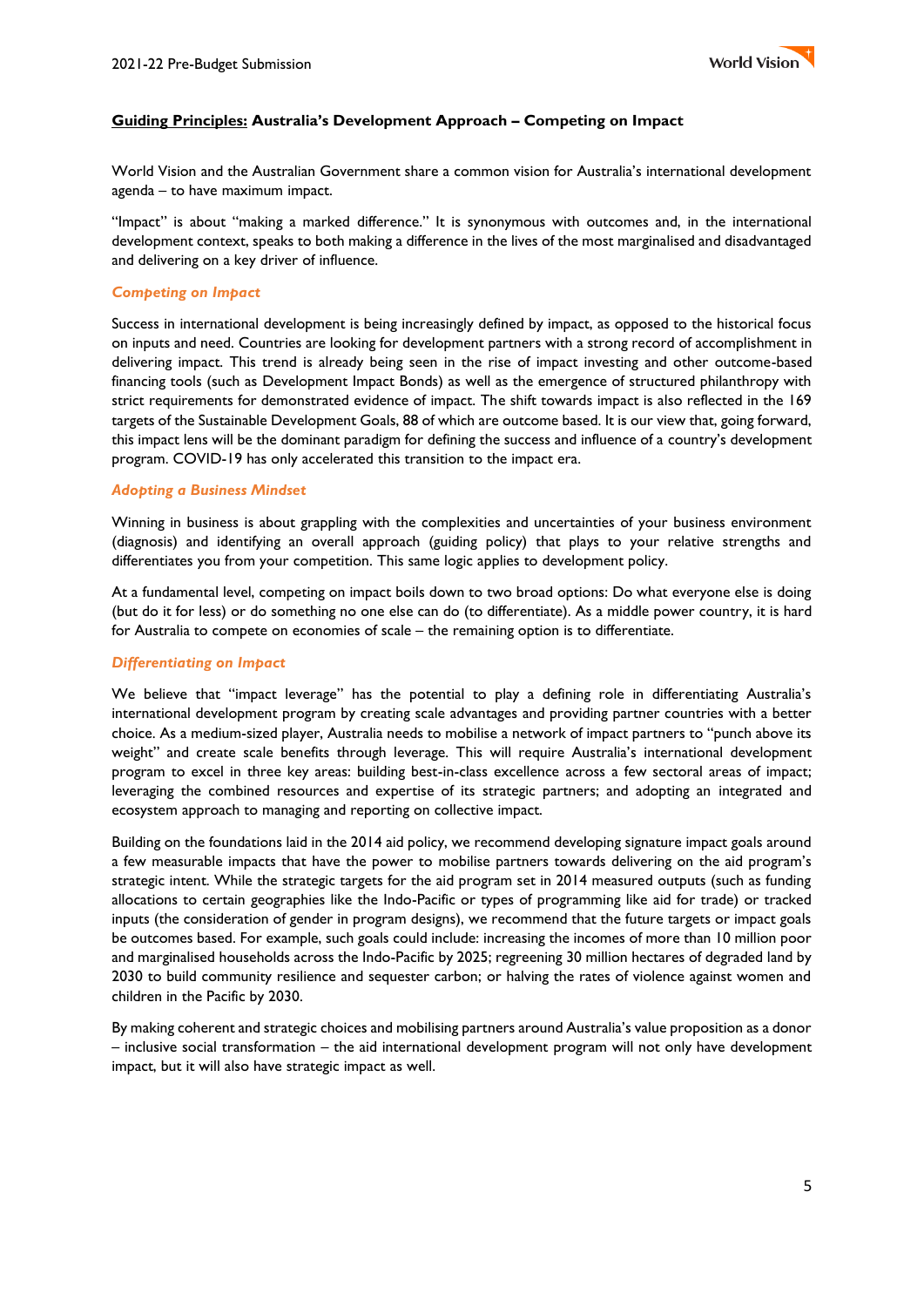# **Proposal title**: Preventing famine in the wake of COVID-19

#### **Affected agency**: Department of Foreign Affairs and Trade

#### **Financial implications**:

|                                                                | $2021 - 22$ | 2022-23 | 2023-24 | 2024-25 | Total |
|----------------------------------------------------------------|-------------|---------|---------|---------|-------|
| Cost of proposal (\$m)                                         | 150         | 0       | O       |         | 150   |
| Providing emergency food<br>assistance                         | 100         | 0       | 0       |         | 100   |
| Investing in child nutrition                                   | 50          | 0       | 0       |         | 50    |
| <b>Number of additional</b><br>staff positions sought<br>(ASL) | 0           | 0       | 0       |         |       |

#### **Outline of proposal**:

The COVID-19 pandemic has triggered unprecedented levels of acute hunger in humanitarian crisis settings, primarily amongst women and children in the Middle East and Sub-Saharan Africa. World Vision calculated that 19 million people are currently at risk of famine in 12 fragile countries, more than half of whom are children.<sup>1</sup> 2021 is the year Australia must resolve to step up again as a humanitarian leader, just as it did in response to the 2011-12 food crisis in East Africa.<sup>2</sup>

World Vision calls on the Australian Government to immediately adopt a A\$150 million famine prevention package to address soaring hunger and child malnutrition in at least three conflict-affected countries outside the Indo-Pacific, new and additional to existing aid commitments.

#### **Strategic policy alignment**:

In its new aid policy, *Partnerships for Recovery*, Australia recognises that COVID-19 poses huge risks to communities living in fragile and conflict-affected states, including rising levels of hunger. Australia also acknowledges that effective global relief efforts are vital to the country's long-term interests. Food security is highlighted as a priority focus to ensure the stability of partner countries; the policy provides examples of Australian leadership in the areas of food security assessments, strengthening food supply chains and ensuring food availability primarily in Pacific nations.

This leadership should be replicated in settings outside the Indo-Pacific, in response to spiralling hunger and the risk of famine in multiple conflict-affected countries. Australia has demonstrated leadership on preventing famine and building hunger resilience before, including in response to the Horn of Africa hunger crisis in 2011-12. Now is the time to step up again as a humanitarian leader, in line with international commitments under the Grand Bargain, Humanitarian Principles, Good Practice Humanitarian Donorship, and the Sustainable Development Goals.

<sup>1</sup> <https://www.wvi.org/newsroom/coronavirus-health-crisis/covid-19-could-force-over-19-million-people-half-them-children> <sup>2</sup> [https://www.dfat.gov.au/about-us/publications/aid/evaluation-of-australias-response-to-horn-of-africa-crisis-2011/Pages/3](https://www.dfat.gov.au/about-us/publications/aid/evaluation-of-australias-response-to-horn-of-africa-crisis-2011/Pages/3-the-australian-response) [the-australian-response](https://www.dfat.gov.au/about-us/publications/aid/evaluation-of-australias-response-to-horn-of-africa-crisis-2011/Pages/3-the-australian-response)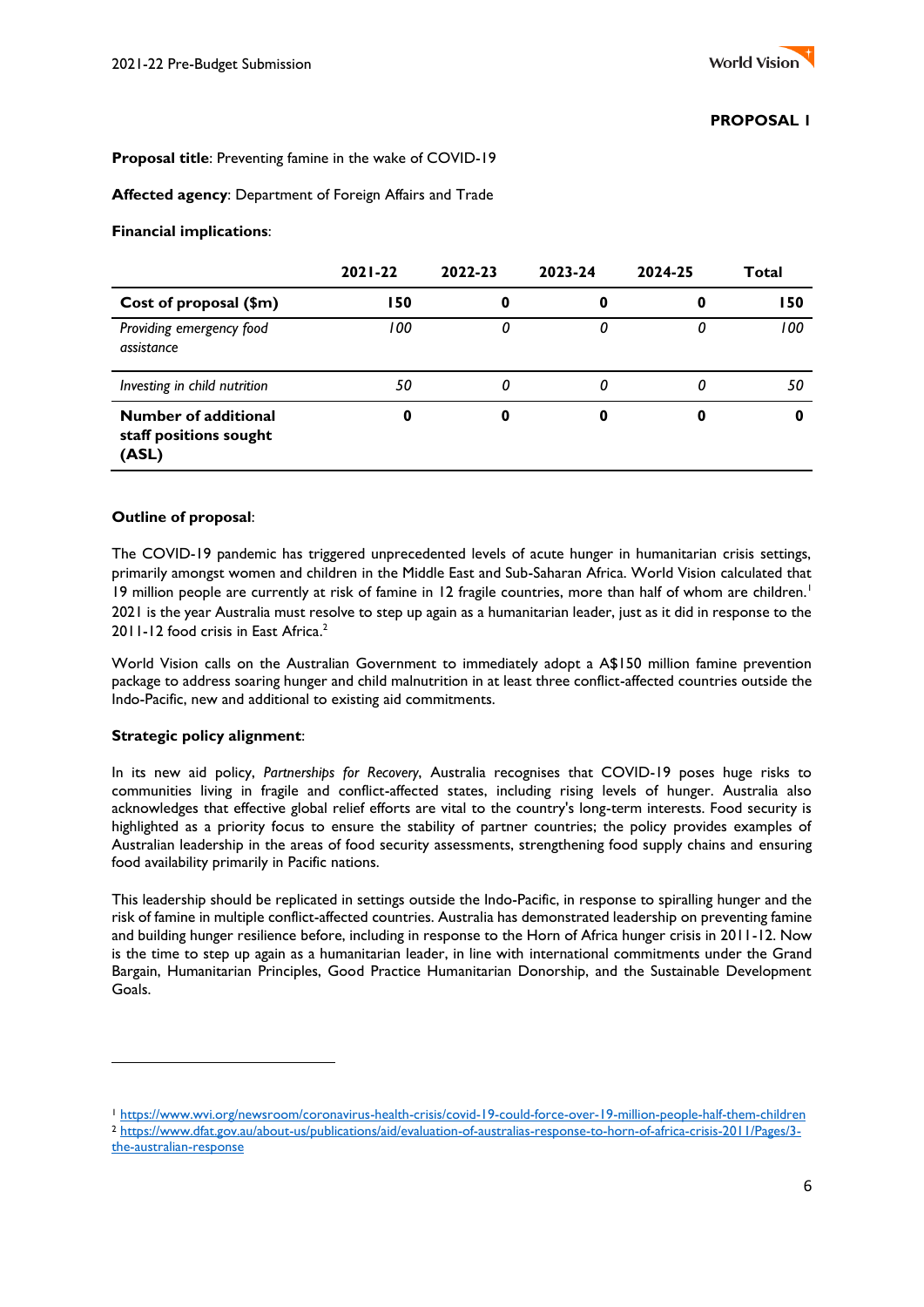# **Rationale:**

Levels of acute food insecurity and malnutrition in humanitarian settings have drastically increased since the beginning of the COVID-19 pandemic. The World Food Programme calculated that an additional 121 million people would go hungry by the end of 2020, mostly in conflict-affected countries. It also sounded the alarm on the risk of famine in four countries (Yemen, South Sudan, Burkina Faso, and Nigeria).<sup>3</sup> World Vision can confirm the pandemic adds to children's elevated levels of deprivation in conflict settings, compounds pre-existing risks, and creates new ones including starvation or life-long implications of undernutrition.<sup>4</sup>

A strong famine prevention effort is entirely in Australia's national interest. A generation of children lost to hunger and malnutrition is certain to have long-term political, economic, and security implications for Australia. In other words, addressing the pandemic's starkest repercussions in countries like Afghanistan, Syria and South Sudan is a prerequisite to ensuring stability in the Indo-Pacific. Growing marginalisation and hunger amongst conflict-affected children, including refugees and IDPs, may have a direct bearing on longer-term peace and security in our region.

#### **Implementation:**

World Vision recommends that Australia adopt a one-off 'famine prevention package' amounting to A\$150m, new and in addition to existing aid commitments. Funding efforts should focus on emergency food, cash, and voucher assistance as well as efforts to expand nutrition services and social protection mechanisms for children in countries experiencing 'crisis,' 'emergency' or 'catastrophe' levels of acute food insecurity (IPC Phase 3 and above).

It is recommended that this funding package be channelled into appropriate humanitarian mechanisms including the United Nations Central Emergency Response Fund (CERF), World Food Programme, UNICEF, and the Australian Humanitarian Partnership to ensure swift action in response to emergency food and nutrition crises. Focus countries under consideration may include Afghanistan, Burkina Faso, DR Congo, Ethiopia, Lebanon, Mozambique, Nigeria, Somalia, South Sudan, Syria, and Yemen.

<sup>3</sup> [https://interagencystandingcommittee.org/inter-agency-standing-committee/letter-members-security-council-mr-mark](https://interagencystandingcommittee.org/inter-agency-standing-committee/letter-members-security-council-mr-mark-lowcock-warned-first)[lowcock-warned-first](https://interagencystandingcommittee.org/inter-agency-standing-committee/letter-members-security-council-mr-mark-lowcock-warned-first)

<sup>4</sup> [https://www.wvi.org/sites/default/files/2020-11/Covid19%20very%20final\\_small.pdf](https://www.wvi.org/sites/default/files/2020-11/Covid19%20very%20final_small.pdf)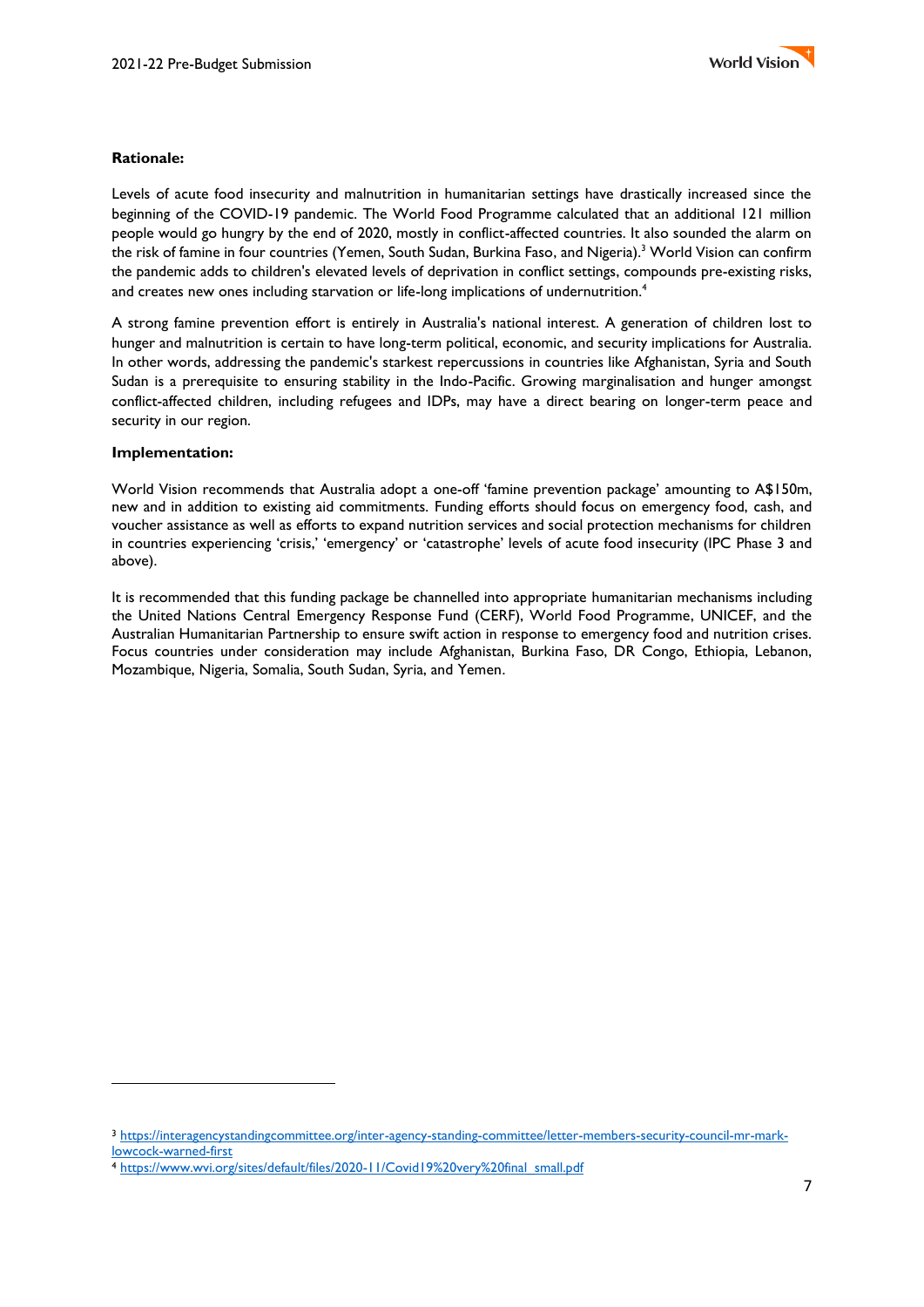## **Proposal Title:** Improving COVID-19 vaccine awareness and uptake in the Indo-Pacific

# **Affected Agency:** Department of Foreign Affairs and Trade

#### **Financial Implications:**

|                                                                | $2021 - 22$ | 2022-23 | 2023-24 | 2024-25 | Total |
|----------------------------------------------------------------|-------------|---------|---------|---------|-------|
| Cost of proposal (\$m)                                         | 40          | l 0     |         |         | 50    |
| <b>Number of additional</b><br>staff positions sought<br>(ASL) |             |         |         |         |       |

## **Outline of proposal:**

The Australian Government is investing more than \$500 million to support the distribution of COVID-19 vaccines across the Pacific and South East Asia. Vaccine access and coverage is critical, but so too is vaccine acceptance. For the Government's significant investment in vaccine distribution to be effective, it needs to be complemented by programs that increase awareness, confidence, and trust in the vaccine among partner countries and communities. In the Pacific, this means working with trusted partners – churches, faith leaders and established non-government organisations – to not only deliver the vaccine, but also to share information and build confidence to increase community uptake rates.

It is recommended that the Australian Government invest \$50 million in tailored and targeted education programs and awareness campaigns across the Pacific and South East Asia over the next two years, in line with the Government's phased vaccine rollout plans. Awareness activities should be tailored to the local context, using trusted local leaders to share accurate medical information in the local language across various media channels about COVID-19, vaccine safety and the rollout. This could include conducting training workshops for local leaders, sharing messages on radio, television, newspapers, newsletters, and social media, and working with governments, churches and community groups to gauge and change community attitudes.

In managing previous outbreaks and vaccine rollouts (such as the Ebola epidemic), community and faith leaders were critical to improving uptake as one of the most trusted sources of information in many communities. In the Pacific region for example – where 90% of the population identify as Christian – Christian NGOs, pastors and church leaders play a prominent role not only in spiritual matters, but also in health, education, and service delivery. Trusted NGOs, community and faith leaders can work with communities to involve them in the vaccine rollout, give them accurate information, dispel myths, and help ensure that vaccines are accepted and distributed fairly.

# **Strategic Policy Alignment:**

This proposal supports the pivot of Australia's development assistance to COVID-19 response and recovery, as outlined in DFAT's aid policy *Partnerships for Recovery*. It also supports the Government's stated commitment to ensuring early access to the COVID-19 vaccine for countries in our Pacific family, as well as regional partners in Southeast Asia.

#### **Rationale:**

From experience, World Vision knows building community trust and ownership is key to the success of any community development initiative, and especially for immunisation programs. For example, World Vision worked as part of a coalition of organisations to bring an Ebola vaccine to West Africa during the 2014-16 outbreak. A key part of this was working with community leaders and health workers to share accurate medical information and promote acceptance of the new vaccine, so the right people would receive the right vaccine at the right time. This was critical to improving take-up rates and managing the devastating outbreak.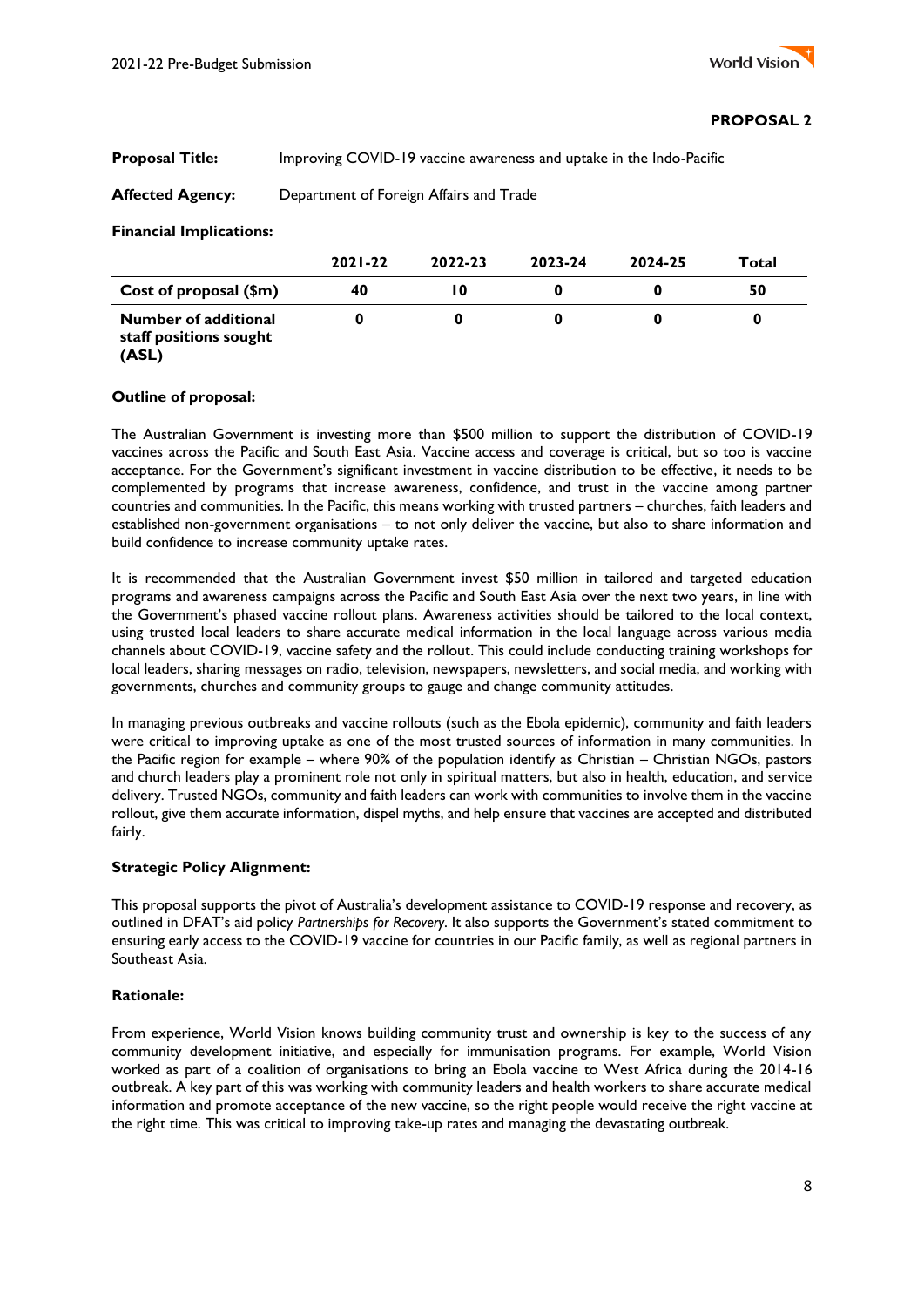The importance of engaging local leaders in the COVID-19 vaccine distribution was confirmed by recent World Vision research in Bangladesh in Myanmar, which found that people were much more likely to accept a COVID-19 vaccine if their community leaders and religious leaders had publicly expressed support for the vaccine. Another study recently published in The Lancet found that community confidence in the importance, safety, and effectiveness of vaccines has fallen in several key Indo-Pacific countries, all of which are among the worst affected by the COVID-19 pandemic — Indonesia, the Philippines, Pakistan, and Afghanistan.

The 2019 measles outbreak in Samoa is a pertinent example of what happens when people lose faith in immunisation programs. In 2018, [two infants died in Samoa](https://www.abc.net.au/news/2020-09-26/pacific-island-nations-rollout-vaccine-plans-australia-lessons/12647254) after they received the Measles, Mumps and Rubella vaccine. The cause was later found to be human error, after the vaccines were incorrectly mixed with an expired anaesthetic, but vaccination rates still plummeted, mistrust spread and, soon after, measles did too. This led to the 2019 measles outbreak and the death of 83 people, mostly children under five, in just a few months.

## **Implementation:**

NGOs have supported vaccination programmes for decades, partnering with communities to combat the spread and impact of diseases, including most recently the Ebola outbreak in West Africa. NGOs can work with community and faith leaders to involve them in the vaccine rollout and inform communities about the safety and reliability of the vaccine and the risks of COVID-19. It is recommended that the Australian Government leverage the extensive faith networks and deep community linkages of NGOs in the region to conduct tailored information and awareness campaigns to support uptake of the COVID-19 vaccine.

#### **Value for money:**

This small investment in community vaccine education and awareness will help ensure value for money from much larger investments that the Australian Government is making in vaccine development and distribution. The \$50 million proposal is less than 10 per cent of the total funds already committed by the Government for vaccine distribution. In August 2020, the Government announced it would contribute \$80 million to the international COVAX Facility to improve vaccine access for high-risk populations in 92 developing countries. Then, as part of the delayed October Federal Budget, Australia committed an extra \$23.2 million for vaccine access and health security in our immediate Asia-Pacific region. This was followed in October by a \$500 million pledge to distribute millions of COVID-19 vaccine doses to countries in South-East Asia and the Pacific region. Community education programming is needed to ensure that these large investments are effective, and that vaccines are not only provided, but also adopted and accepted by communities in the region.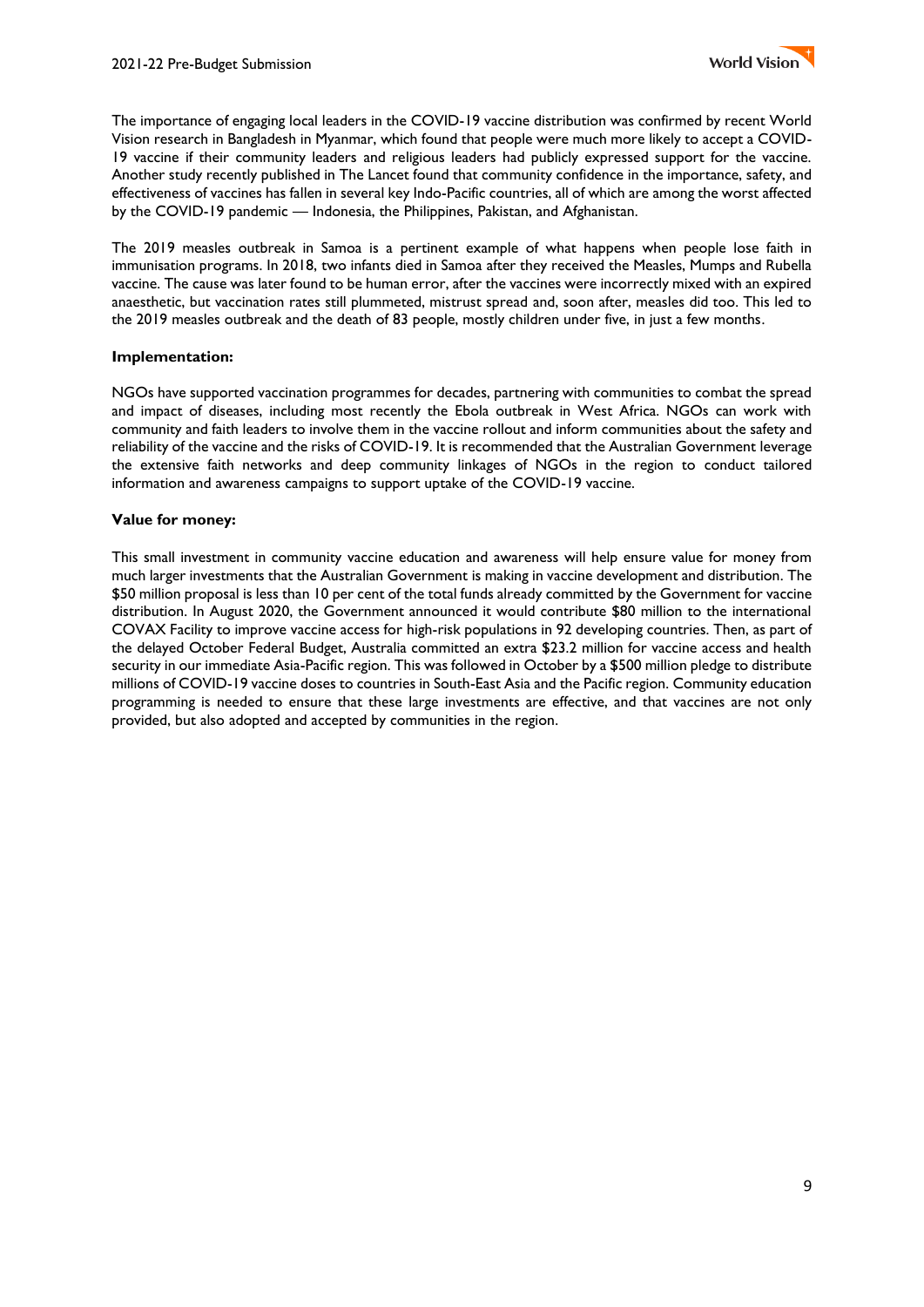# **Proposal Title:** Ending Violence Against Children in the Pacific and Timor-Leste

# **Affected Agency:** Department of Foreign Affairs and Trade

#### **Financial Implications:**

|                                                                | $2021 - 22$ | 2022-23 | 2023-24 | 2024-25 | Total |
|----------------------------------------------------------------|-------------|---------|---------|---------|-------|
| Cost of proposal (\$m)                                         |             |         |         | 77      | 73    |
| <b>Number of additional</b><br>staff positions sought<br>(ASL) |             |         |         |         |       |

## **Outline of proposal:**

Violence against children is at epidemic proportions in the Pacific region. COVID-19 increases this risk.

Over 4 million children across the region experience violent discipline at home. In addition, child sexual abuse and neglect are also unacceptably high. For example, one in four adolescent girls experienced physical violence, and one in ten sexual violence. In Papua New Guinea, more than half of all sexual violence cases referred to medical clinics in Port Moresby and Tari were against children.

World Vision anticipates a major spike in the cases of children experiencing physical, emotional, and sexual violence, both under lockdown and in the months and years to come in the wake of the pandemic. In addition, restricted movement during lockdown limits operations and access to face-to-face child protection and social support services.

Violence against children can be prevented. NGOs, churches, and community organisations have worked tirelessly to prevent and address violence against children. There are proven models, such as World Vision's Channels of Hope for Gender and Channels of Hope for Child Protection, which work through existing faithbased networks to promote healthy, positive relationships. Such models can be scaled across the Pacific to change community attitudes and reduce violence against both children and women.

We call on the Government to invest \$73 million in the next four years in programs to reduce violence against children in the Pacific and Timor-Leste.

#### **Strategic Policy Alignment:**

The Government has committed to renewing its engagement with the Pacific region through the Pacific Step Up. Investing in programs to end violence against children in the region would add a new dimension to Australia's relations with the Pacific and Timor-Leste region while addressing a key social challenge. This type of social transformation programming would complement the Government's other initiatives in the region, such as infrastructure financing, and make Australia's assistance more holistic and multi-dimensional.

The proposal also aligns strongly with the gender equality objectives of Australian Aid, as DFAT's *Gender Equality and Women's Empowerment Strategy* lists ending violence against women and girls as one of its three priorities. World Vision's call for increased investment to end violence against children not only aligns with DFAT's intention but is more holistic and goes further to include all children – girls and boys.

#### **Rationale:**

World Vision takes the view of the World Bank that the smartest thing a country can do is to invest in its children. Childhood is when an individual's lifelong health, cognitive development and growth are shaped. Investing in children brings a triple dividend of development benefits. It immediately improves the lives of vulnerable children; builds their health, capacity and productivity for future life stages and lays the foundations for strong development outcomes for the next generation. The report Unseen, Unsafe; the underinvestment in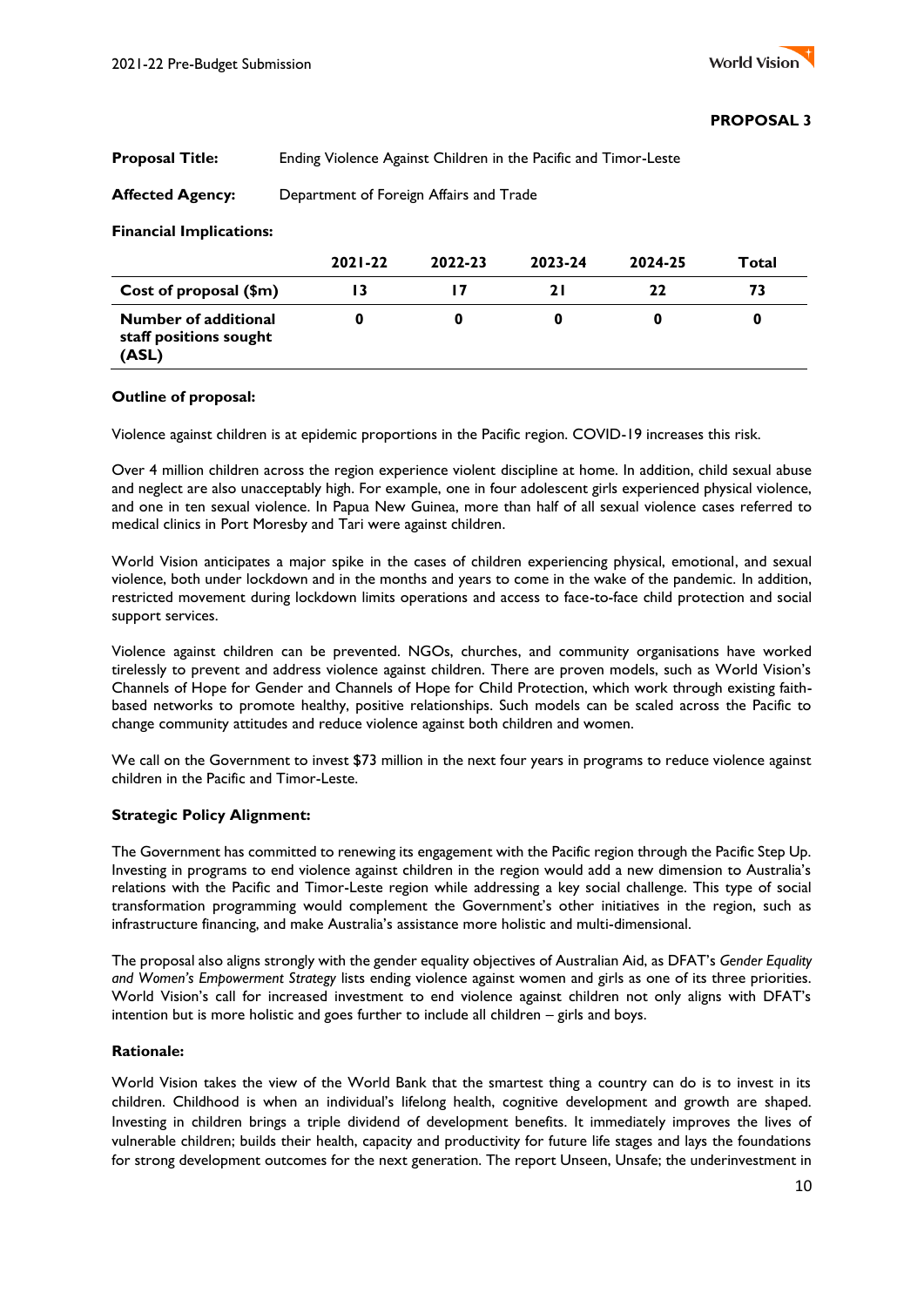

ending violence against children in the Pacific and Timor-Leste (2019) highlights serious underfunding as well as the endemic levels of violence against children in the region.

Neuroscience tells us that the wellbeing of a person is rooted in the first 1,000 days of life and in their childhood experiences. It is of strategic importance, therefore, that the aid program prioritises children. While Australian Aid supports a range of programs to end gender-based violence, very few programs specifically address the issue of violence against children. In fact, *Unseen, Unsafe* notes that in 2017 only \$1.1 million or 0.1 percent of all Australian aid to the Pacific and Timor-Leste was channelled to programs specifically addressing violence against children. It is critical that funding be specific and directed towards strengthening child protection systems and the delivery of related services.

Evidence shows that sustained violence against children has lifelong impact resulting in irreparable physical, cognitive, and social development of children. Children who experience violence are likely to re-enact anti-social and aggressive behaviour in their adolescent and adult life contributing to gender-based violence. By investing at least 1.5 % of regional ODA to ending violence against children in the Pacific and Timor-Leste, Australia will be setting the tone on the value placed on children thus encouraging its neighbours to allocate sufficient budget to honour the different national plans they have made to protect and promote child well-being.

#### **Implementation:**

It is proposed that programs be ramped up over time and scaled based on outcomes. Programming will be tailored to the context of different Pacific island countries and communities. The Church is a significant civil society actor in the Pacific. Evidence from World Vision's programmes highlights the importance and benefits of engaging faith leaders because they are trusted. Since ending violence against children is about changing behaviours and beliefs it is important to acknowledge and utilise the role faith leaders play in ending violence in Pacific communities.

#### **Value for money:**

Investing early to end violence against children reaches the root causes of the problem – it seeks to nurture and grow a wholesome individual. Over a lifetime, prevention programming like this can increase productivity, reduce the burden on healthcare and welfare systems, reduce incidences of violence later in life, and improve social outcomes. Research shows that every dollar invested in children yields \$20. The cost of ignoring children – more than 50% of a growing population – is too great. A Lancet study found a poor start to a child's life can lead to "a loss of about a quarter of average adult income per year."<sup>5</sup> The cost of violence against children in the Asia-Pacific region alone is estimated to be US\$160 billion or 2% of regional GDP. <sup>6</sup>

<sup>5</sup> The Lancet, Advancing Early Childhood Development: from Science to Scale, October 2016, [https://www.who.int/docs/default-source/childhealth/advancing-early-childhood-development-from-science-to-scalean](https://www.who.int/docs/default-source/childhealth/advancing-early-childhood-development-from-science-to-scalean-executive-summary-for-the-lancet-s-series.pdf?sfvrsn=de76f5d1_4)[executive-summary-for-the-lancet-s-series.pdf?sfvrsn=de76f5d1\\_4](https://www.who.int/docs/default-source/childhealth/advancing-early-childhood-development-from-science-to-scalean-executive-summary-for-the-lancet-s-series.pdf?sfvrsn=de76f5d1_4)

<sup>6</sup> UN Special Representative of the Secretary-General on Violence Against Children, The economic costs of violence against children, available at: [https://violenceagainstchildren.un.org/economic\\_costs\\_of\\_vac\\_viewpoint](https://violenceagainstchildren.un.org/economic_costs_of_vac_viewpoint)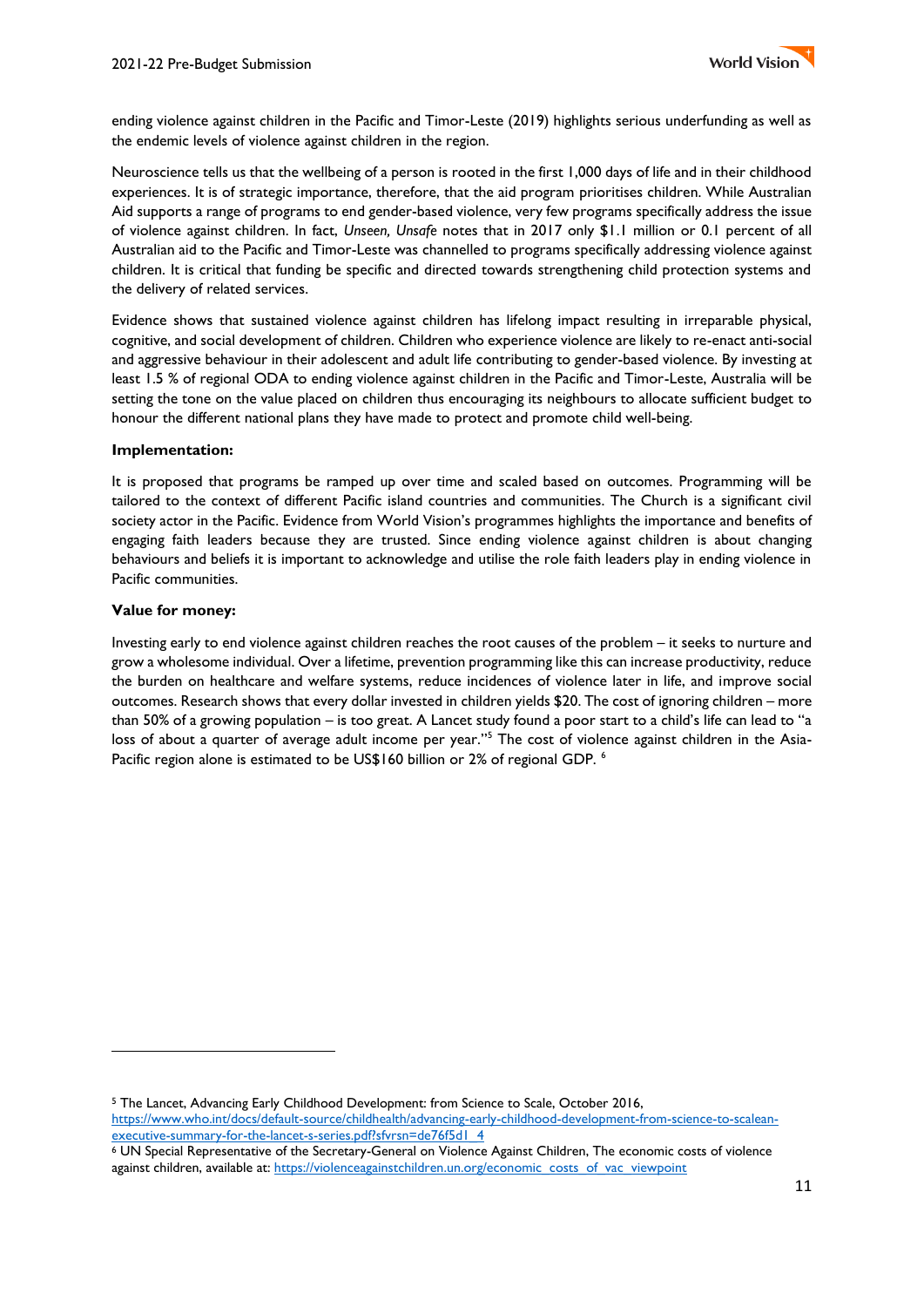# **Proposal Title:** Establishment of a Children's Rights Unit

# **Affected Agency:** Department of Foreign Affairs and Trade

#### **Financial Implications:**

|                                                      | $2021 - 22$ | 2022-23 | 2023-24 | 2024-25 | Total |
|------------------------------------------------------|-------------|---------|---------|---------|-------|
| Cost of proposal $(\$m)$                             | 0.38        | 0.61    | 0.61    | 0.6     | 2.22  |
| Number of additional staff<br>positions sought (ASL) |             |         |         |         |       |

#### **Outline of proposal:**

Children account for half of those living in poverty and more than half of the world's refugees. Despite this, Australia lacks a strategy or a dedicated unit in the Department of Foreign Affairs and Trade for protecting and empowering children through its aid program.

Vulnerable children are the hidden victims of the COVID-19 pandemic. While the world is currently united in a shared struggle against an invisible enemy, the profound consequences that will challenge us far beyond the current pandemic – the hidden impacts on children – are not yet front of mind. Unless we act now to address the pandemic's impacts on children, the echoes of COVID-19 will permanently damage our shared future.

World Vision Australia calls on the Australian Government to put children at the centre of development by establishing a Child Rights Unit within the Department of Foreign Affairs and Trade to be accountable for children's rights and to lead their mainstreaming across the Australian aid program, including:

- Leading the development of a children's strategy for the aid program with child-specific metrics, targets, and benchmarks to track the extent to which development and humanitarian programs consider their impact on children,
- Development of a child marker to track investment in children across the program,
- Lead the collection of age disaggregated data across the program,
- Assess and track the overall wellbeing of children in Australia's priority countries and crisis settings,
- Develop guidance for best practice in child participation in development, and
- Strengthen synergies between development, humanitarian, and peacebuilding efforts for children and ensure greater coherence and collective impact in fragile contexts.

# **Strategic Policy Alignment:**

The region at the centre of Australia's aid program – the Pacific – has one of the youngest populations in the world, with half of the population aged under 23. This young population, combined with its low school enrolment and widespread child stunting rates, mean child wellbeing should be front and centre of Australia's development strategy for the region. The Pacific has the highest rates of child stunting (43.1%) in the world, and it is particularly prevalent in Timor-Leste (50.2%) and PNG (49.5%).

Investing aid in the future of children is not only the right thing to do, but also the smart thing to do. Every dollar spent on children is an investment in the 'future' human capital of a nation. Aid should be invested in children because its benefits are durable and intergenerational, because the cost of inaction is too great, because it is what Australians expect of the Australian Government, and because it is in the spirit of the UN Convention on the Rights of the Child - the most widely ratified international human rights treaty

It is in Australia's interest to have a region that is prosperous, stable, and healthy. Investing in children is critical to achieving this. Children who are educated, healthy and happy are more likely to grow up to be productive adults who can positively contribute to their societies and economies while building the resilience of their communities to withstand shocks.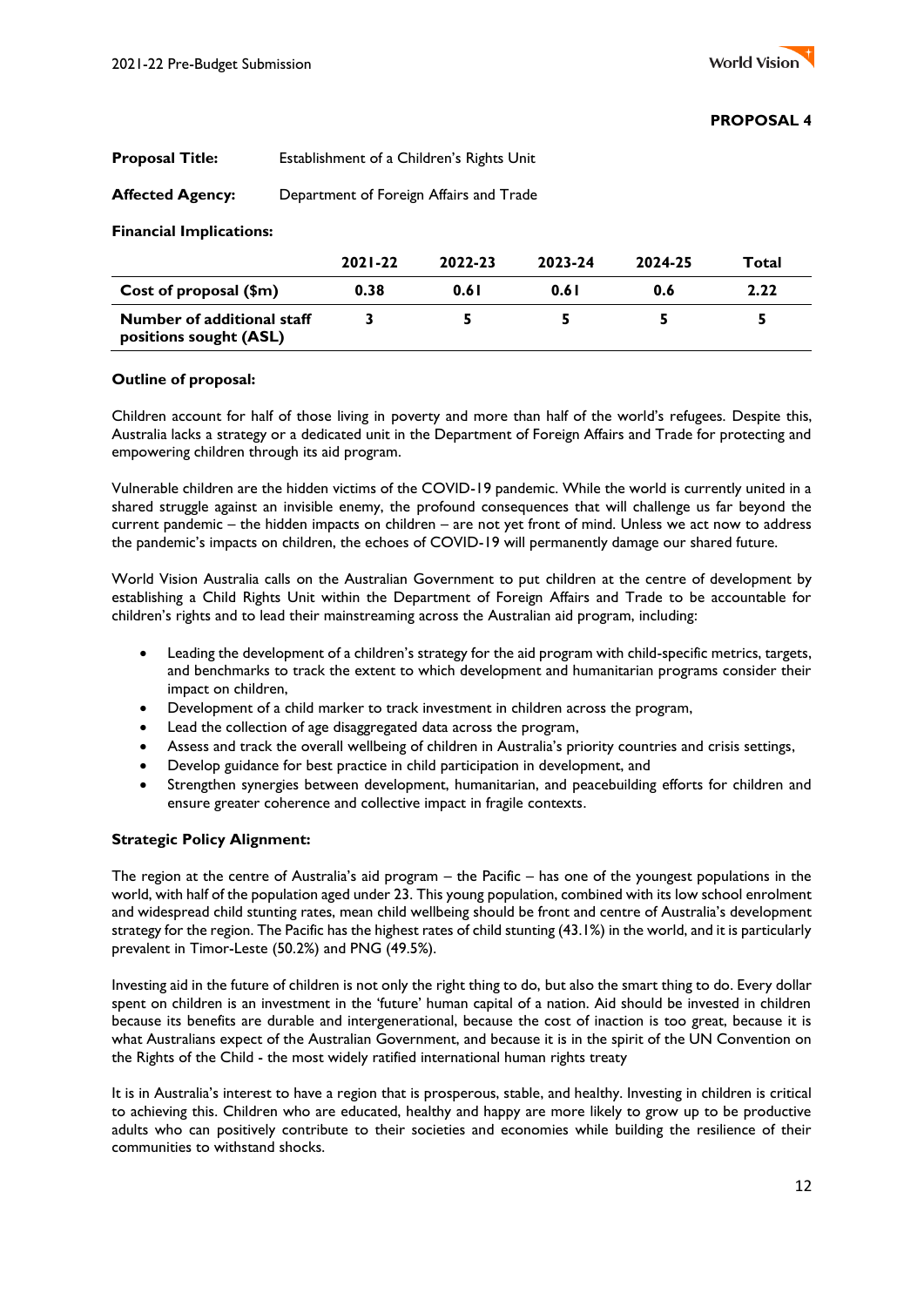

## **Rationale:**

Investing in children brings a triple dividend of development benefits: it immediately improves the lives of vulnerable children, builds their health, capacity, and productivity for future life stages, and lays the foundations for strong development outcomes for the next generation.

Children are invisible stakeholders and beneficiaries in the Australian Aid programme and yet they are a fastgrowing segment of the global population and constitute half of the world's poor.<sup>7</sup> World Vision Australia notes that 1.3 billion people globally live in poverty - half of them are children aged 0 – 17 years. This means one out of every three children in the world are poor.<sup>8</sup>

Even though children make up half of the world's poor, none of strategic targets for the aid program directly target children as key stakeholders nor measure progress made in the realisation of their economic, cultural, and social rights. To break the cycle of poverty, address inequality, and boost productivity later in life, countries must invest in children early and Australia can lead by example by establishing the proposed child rights unit.

#### **Implementation:**

DFAT should write children into policy and make them a priority by mainstreaming children's rights into the aid program using the approach the Department used to integrate gender and disabilities. This budget should establish a child rights unit to facilitate and account for the mainstreaming of children's rights in Australian Aid. The Unit could kickstart with 3 full time child rights experts in 2019/20 (including 1 x Director EL2; 1 x Assistant Director EL1; 1 x Senior Policy Officer APS 6). This resourcing should ramp up to 5 full time staff (1 EL2, 2 EL1, 2 AP6) by 2020/21 and be sustained thereafter. This will cost \$2.2 million over the forward estimates. Costings are based on salaries and superannuation as outlined in DFAT's Enterprise Agreement 2019.

## **Value for Money:**

The establishment of the Child Rights Unit represents value for money for Australian Aid because mainstreaming children's rights across the aid program is a sound investment in the long-term outcomes of aid. It is critical to ending inter-generational poverty and breaking the cycle of disadvantage.

If the Australian Government is to show commitment and deliver on its international obligations, provision must be made in the budget to enable the Aid program to engage child rights specialists to spearhead an agenda that puts children at the centre of development and cross checks to ensure that all DFAT policies, programmes and interventions are in the best interest of children.

<sup>7</sup> Strategic Framework for Australia's Overseas Aid Program, [https://dfat.gov.au/about](https://dfat.gov.au/about-us/publications/Documents/wp_framework.pdf)[us/publications/Documents/wp\\_framework.pdf](https://dfat.gov.au/about-us/publications/Documents/wp_framework.pdf)  8 [Multidimensional Poverty Index,](https://ophi.org.uk/multidimensional-poverty-index/global-mpi-2018/#t3) 2018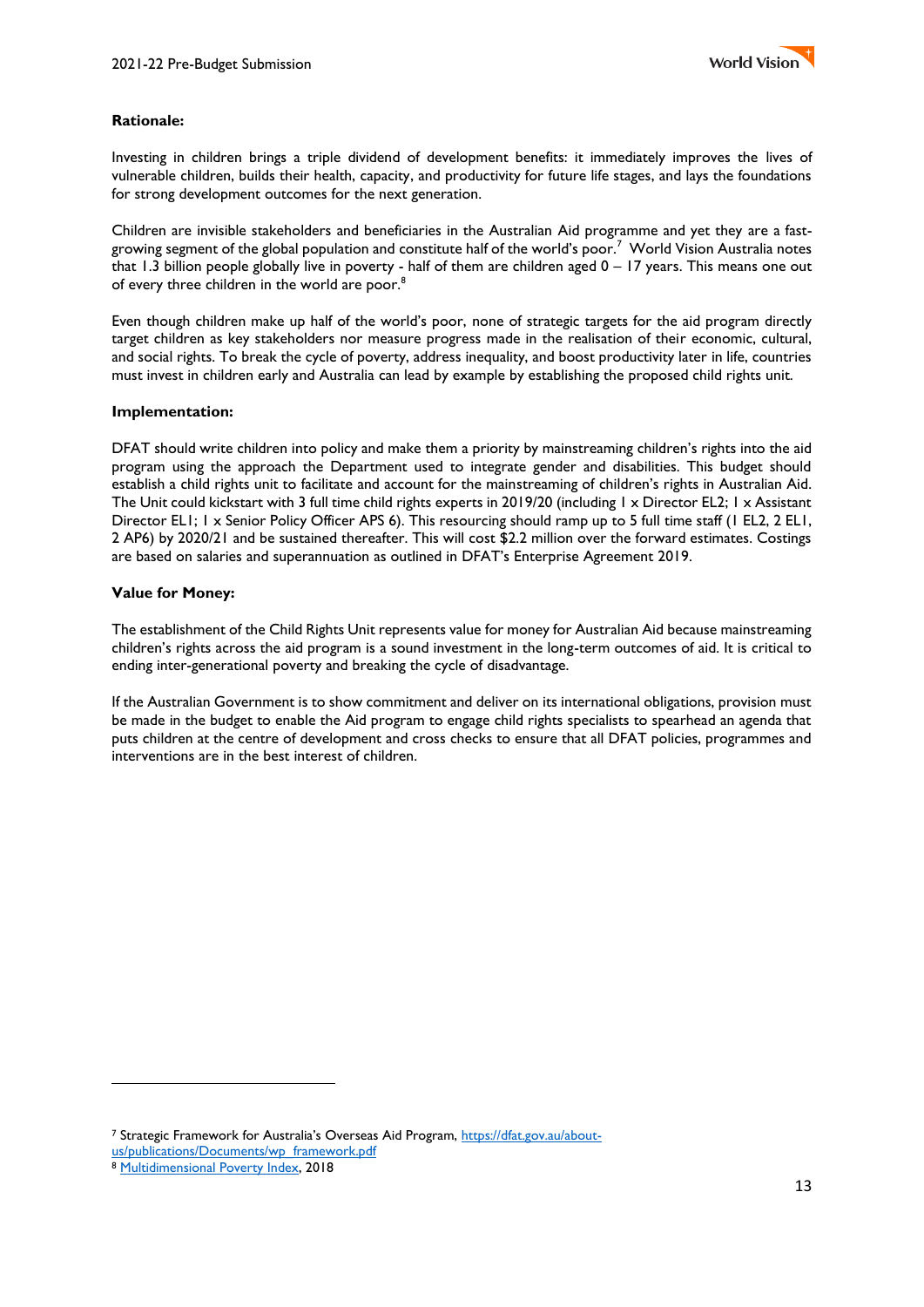#### **Proposal title**: Building resilience in fragile states

**Affected agency**: Department of Foreign Affairs and Trade

#### **Financial implications**:

|                                                                | $2021 - 22$ | 2022-23 | 2023-24 | 2024-25 | Total |
|----------------------------------------------------------------|-------------|---------|---------|---------|-------|
| Cost of proposal (\$m)                                         | 18          | 18      | 18      | 18      | 72    |
| Investing in economic and<br>environmental resilience          | 12          | 12      | 12      | 12      | 48    |
| Investing in social resilience<br>and conflict prevention      | 6           | 6       | 6       | 6       | 24    |
| <b>Number of additional</b><br>staff positions sought<br>(ASL) | 0           | 0       | 0       |         |       |

#### **Outline of proposal**:

The economic fallout resulting from COVID-19 has meant spiralling unemployment, loss of livelihoods and incomes, as well as soaring food insecurity in fragile states around the world. This is likely to have major social and political ramifications, including civil unrest, community violence, and conflict over resources, in addition to recurrent shocks resulting from climate change. The University of Denver forecasts the pandemic will ignite conflict in 13 more countries through 2022. Predicted humanitarian needs are already at a historic high in 2021.

It is more important than ever for Australia to prioritise anticipating crises and building the resilience of communities against major shocks (economic, environmental, and social). World Vision recommends that the Australian Government fund, at minimum, three new packages of multi-year, community-focused, resilience assistance in fragile states, at a cost of A\$24 million spread over four years. These packages should address the drivers of conflict, including through integrated interventions to strengthen food security, livelihoods, natural resource regeneration, social cohesion, and peace.

#### **Strategic policy alignment:**

Australia's aid policy, *Partnerships for Recovery*, acknowledges the importance of building longer-term resilience in both development and humanitarian contexts. Further, the 2017 Foreign Policy White Paper notes the Government will "encourage a more coordinated focus on conflict prevention, rather than waiting for crises to develop."<sup>9</sup> The World Bank's *Pathways for Peace* report stresses that the best way to prevent communities' descent into crises is to "ensure that they are resilient through investment in inclusive and sustainable development."<sup>10</sup> This requires a strong focus on multi-year, community-focused resilience programming.

At the international level, Australia has already committed to doing more to prevent humanitarian crises and address their root causes. In 2016, the UN Secretary General convened the World Humanitarian Summit to identify new approaches to better support people in crisis settings. The summit recognised the urgent need for

<sup>9</sup> https://www.dfat.gov.au/sites/default/files/minisite/static/4ca0813c-585e-4fe1-86eb-de665e65001a/fpwhitepaper/foreignpolicy-white-paper.html

<sup>10</sup> [https://www.worldbank.org/en/topic/fragilityconflictviolence/publication/pathways-for-peace-inclusive-approaches-to](https://www.worldbank.org/en/topic/fragilityconflictviolence/publication/pathways-for-peace-inclusive-approaches-to-preventing-violent-conflict)[preventing-violent-conflict](https://www.worldbank.org/en/topic/fragilityconflictviolence/publication/pathways-for-peace-inclusive-approaches-to-preventing-violent-conflict)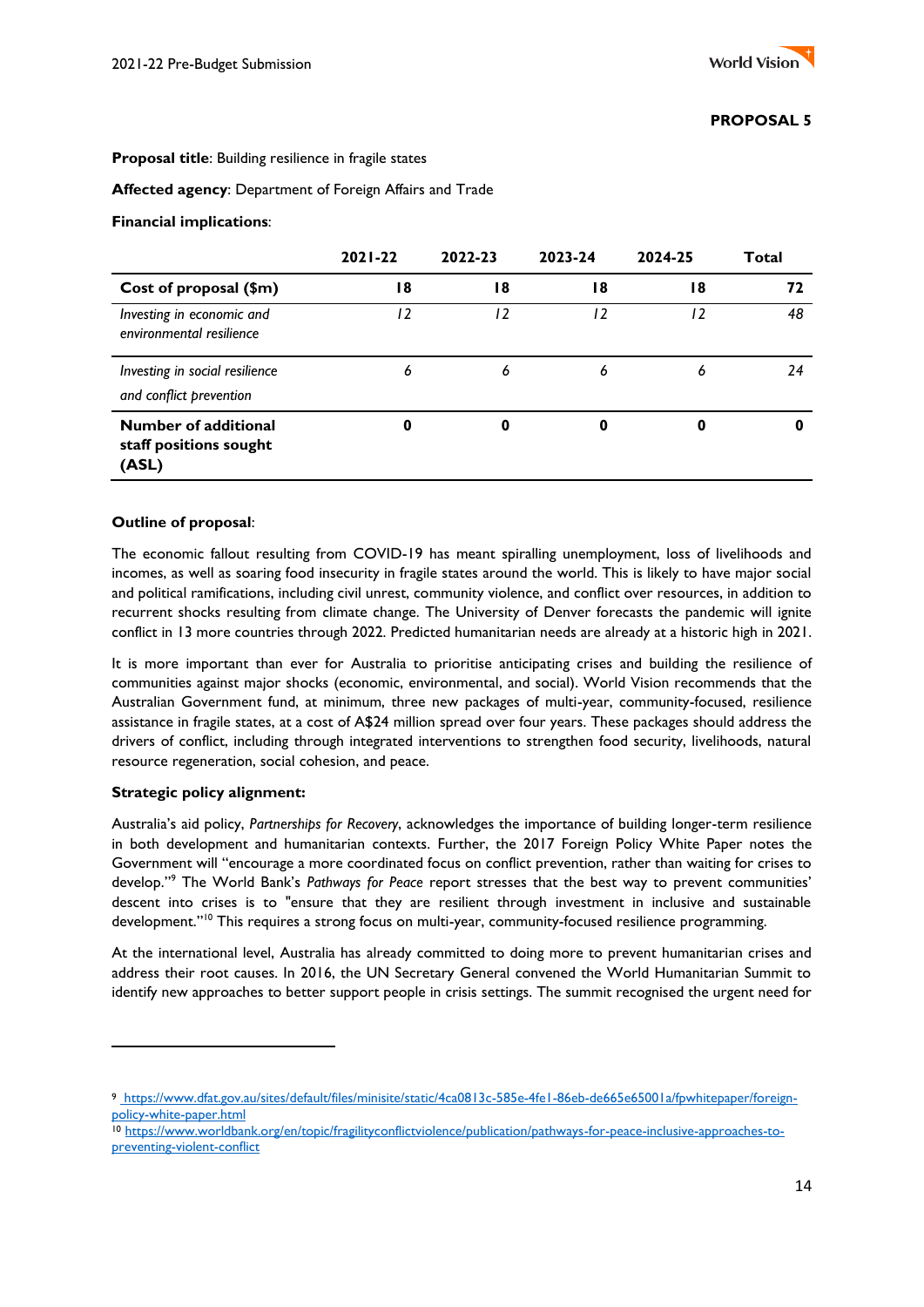a "shift from perpetual crisis management towards effectively managing prevention and early action."<sup>11</sup> The Grand Bargain was adopted at the summit's conclusion, with signatories including Australia committing to increase "collaborative humanitarian multi-year planning and funding."<sup>12</sup> Australia also committed to improving "prevention and peaceful resolution capacities at the national, regional and international level," and "address root causes of conflict and work to reduce fragility by investing in the development of inclusive, peaceful societies."<sup>13</sup>

Not least, OEC DAC members including Australia have committed to increased "support for prevention, mediation and peacebuilding and early recovery, with a view to decreasing the risk of violent conflict, disasters and crises that generate humanitarian needs and undermine development."<sup>14</sup>

## **Rationale:**

Communities in fragile states are exposed to recurring shocks and long-term stresses, including environmental (linked to climate change), economic, social, and political. These shocks often compound one another, eroding people's capacity to cope and resulting in humanitarian dependency. In 2021, 235 million people around the world require life-saving humanitarian assistance, a number that has grown steadily over the past decade primarily because of armed conflict and natural hazards.<sup>15</sup> Between 2002 and 2013, 86 percent of humanitarian funding needs occurred in situations of armed conflict and violence.<sup>16</sup>

This underlines the urgent need to help communities better cope with shocks and prevent conflict from occurring in the first place. The key to breaking the cycle of crisis and short-term emergency response is longerterm investment in building community resilience. Such programs assist in building the foundations for sustainable development, bridging the nexus between humanitarian, development, and peacebuilding programs, and over time reducing dependence on international assistance.

Evidence from DFAT-funded resilience programming, including in extremely fragile contexts like Somalia, Afghanistan, and South Sudan, shows that community-level approaches such as livelihood diversification, environmental restoration, and savings groups are effective in enabling communities to withstand shocks and more swiftly recover from them.<sup>17</sup> World Vision has also seen strong peace dividends come from food security, livelihoods and natural resource regeneration programs that include a dedicated social resilience and conflict prevention component. Social resilience approaches may include efforts to mitigate disputes associated with resource strain and reduce tensions between communities.

#### **Implementation:**

World Vision recommends that Australia intentionally apply a multi-year, integrated resilience approach in fragile contexts. This should include long-term interventions to strengthen livelihoods, food security, natural resource regeneration, social cohesion, and peace, in line with current thinking on the Humanitarian-Development-Peace Nexus. World Vision recommends that social resilience and peacebuilding efforts give preference to harnessing the potential of faith leaders and young people in reducing community tensions. World Vision also recommends the use of flexible funding arrangements, linking risk analysis tools with rapid financing protocols to ensure that once early warning triggers are reached, action can be taken to protect people ahead of impacts.

Beyond resilience support in the Indo-Pacific region, Australia's efforts should also target countries outside the region where the scale of humanitarian need is greatest and regional stability is at risk. World Vision considers

<sup>11</sup> https://reliefweb.int/sites/reliefweb.int/files/resources/Secretary-

General%27s%20Report%20for%20WHS%202016%20%28Advance%20Unedited%20Draft%29.pdf

<sup>12</sup> http://agendaforhumanity.org/sites/default/files/Australia\_commitments\_final.pdf

<sup>13</sup> [http://agendaforhumanity.org/sites/default/files/Australia\\_commitments\\_final.pdf](http://agendaforhumanity.org/sites/default/files/Australia_commitments_final.pdf) 

<sup>14</sup> <https://legalinstruments.oecd.org/en/instruments/OECD-LEGAL-5019>

<sup>15</sup> [https://reliefweb.int/sites/reliefweb.int/files/resources/GHO2021\\_EN.pdf](https://reliefweb.int/sites/reliefweb.int/files/resources/GHO2021_EN.pdf)

<sup>16</sup> <https://digitallibrary.un.org/record/771361?ln=en#record-files-collapse-header>

<sup>17</sup> [https://www.worldvision.com.au/docs/default-source/publications/emergency-and-humanitarian-](https://www.worldvision.com.au/docs/default-source/publications/emergency-and-humanitarian-affairs/8825_multi_resilience_policy_final.pdf?sfvrsn=d606d93c_4)

[affairs/8825\\_multi\\_resilience\\_policy\\_final.pdf?sfvrsn=d606d93c\\_4](https://www.worldvision.com.au/docs/default-source/publications/emergency-and-humanitarian-affairs/8825_multi_resilience_policy_final.pdf?sfvrsn=d606d93c_4)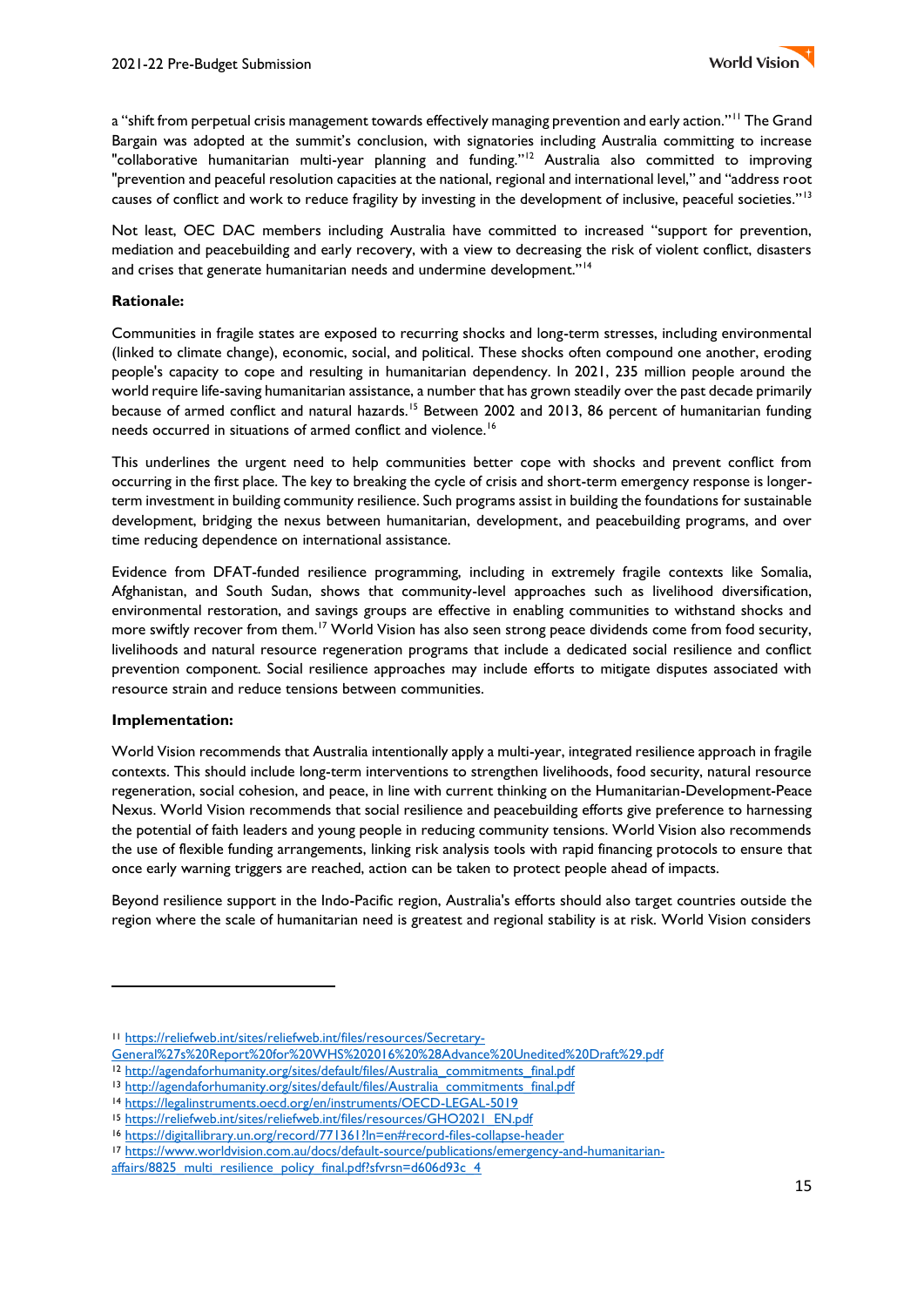

there are opportunities for integrated resilience programming in Afghanistan, DR Congo, Ethiopia, Iraq, Lebanon, Mozambique, Somalia, South Sudan, Sudan, and Syria.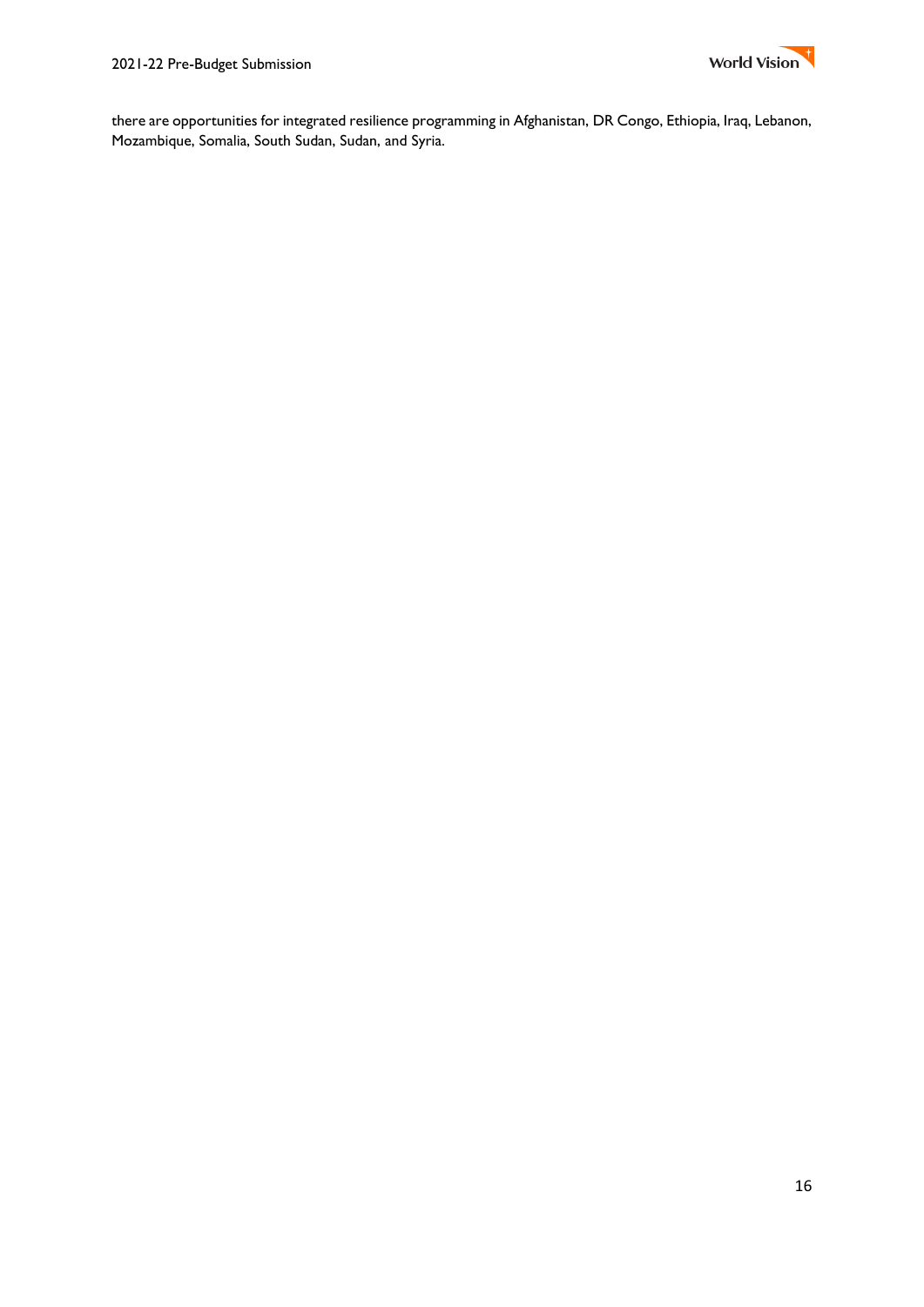# **Proposal Title:** Economic Inclusion Fund for Regional COVID-19 Recovery

# **Affected Agency:** Department of Foreign Affairs and Trade

#### **Financial Implications:**

|                                                      | $2021 - 22$ | 2022-23 | 2023-24 | 2024-25 | Total |
|------------------------------------------------------|-------------|---------|---------|---------|-------|
| Cost of proposal (\$m)                               | 20          |         | 0       |         | 50    |
| Number of additional staff<br>positions sought (ASL) |             |         |         |         |       |

#### **Outline of proposal:**

For many countries in the Indo-Pacific, the economic impacts of COVID-19 exceed the health crisis of the pandemic. World Vision data shows that loss of livelihoods is the biggest concern of households in the region. The Lowy Institute is warning that the Pacific faces a potential 'lost decade' owing to the economic devastation caused by the COVID-19 pandemic. The Lowy Institute forecasts that average income per person in the Pacific will not recover to its 2019 level until 2028. World Vision's June 2020 survey of 14,000 households in nine countries across Asia revealed that loss of livelihood was the biggest concern for the rural and urban poor.

The impacts of COVID-19 are not gender-neutral. The pandemic has exposed, and has potential to deepen, structural gender inequalities in economies and societies around the world. Globally, women are disproportionally represented among the extreme poor, and female-headed households are disproportionally represented among the ultra-poor.

The Australian Government has already made large investments to support the region's economic recovery from COVID-19, including the \$304 economic recovery fund commitment in the Partnerships for Recovery strategy. It is recommended that an Economic Inclusion Fund be established to complement these investments and ensure the region's economic recovery is inclusive, pro-poor and that it reduces inequality rather than exacerbating it. This Fund will complement existing commitments which focus on economic stimulus, budget support and market systems development by funding specific programs focused on economically empowering the most marginalised, including the poor, ultra-poor, women and youth, who have been hit hardest by the socio-economic impacts of the pandemic. The Fund, which will include household support for those traditionally excluded from market systems, will enable families to rebuild their livelihoods and help ensure that the regional economic recovery from COVID-19 is inclusive and sustainable.

#### **Strategic Policy Alignment:**

World Vision welcomes the focus on economic recovery in Australia's new COVID-19 development policy, *Partnerships for Recovery*. We recommend that this economic recovery be built on inclusive, sustainable growth, including engaging with the informal sector, local businesses, and the most vulnerable households. Only by making markets more inclusive can the region's economy fully recover. Inclusive growth broadens trade opportunities and empowers people to lift themselves out of poverty, as well as avoiding inequalities between groups in a recovery which could contribute to conflict and instability in the region.

This proposal for an Economic Inclusion Fund will contribute to the Government's Pacific Step Up by supporting inclusive economic growth in the region, especially growth that involves and benefits women and those living in poverty. This inclusive approach will help set Australia apart from other bilateral donors in the region and strengthen Pacific relations by building both people-to-people and economic linkages. It will seek to promote synergies with other related Australian investments in the region, including the undersea cable to improve internet connectivity in PNG and the Solomon Islands.

By breaking down barriers to women's economic participation, the program will also promote women's economic empowerment in line with DFAT's *Gender equality and women's empowerment strategy*. The proposal will directly contribute to Australia's Aid for Trade objectives by building the productive capacity of local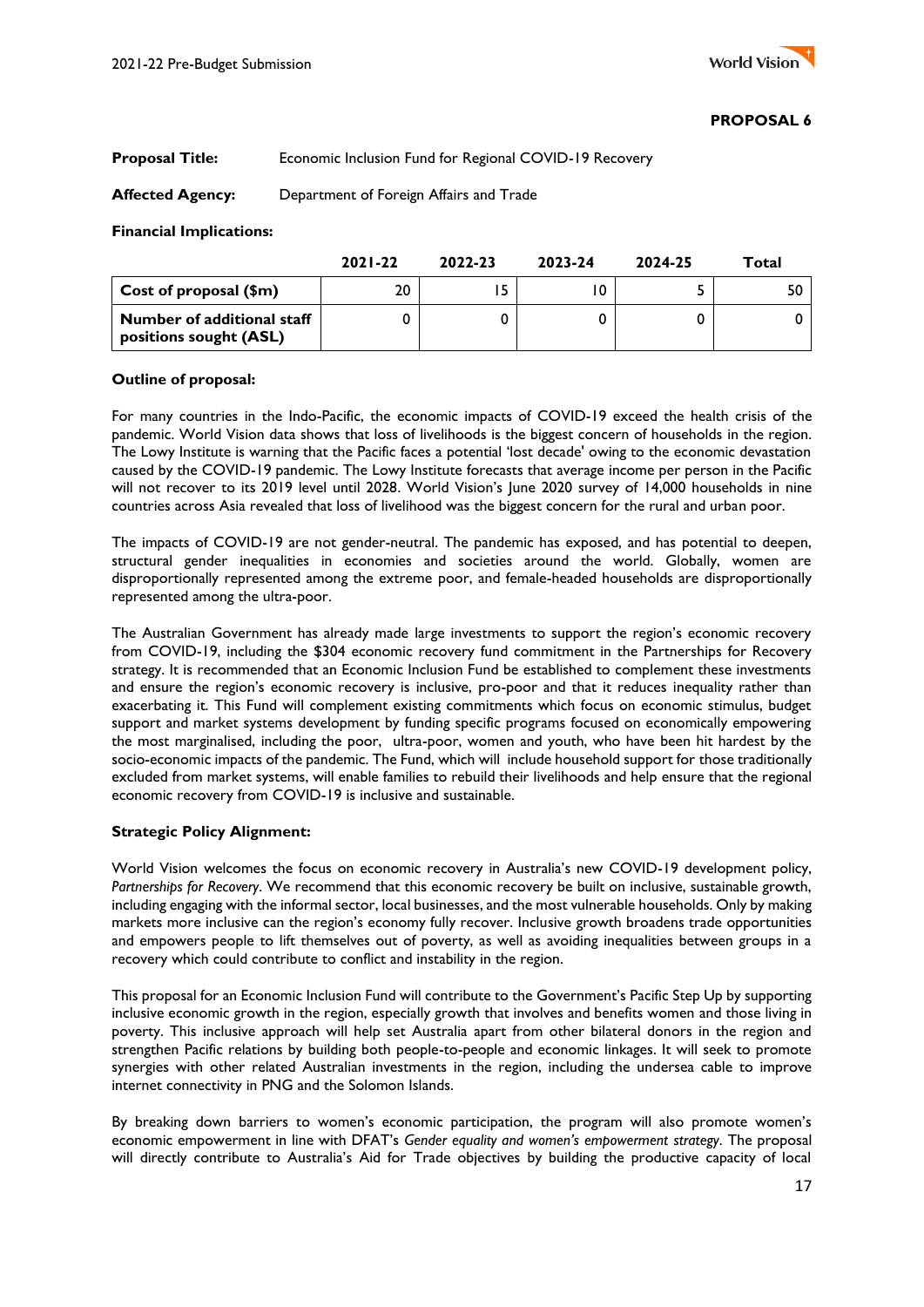

communities to engage in and benefit from trade. In fact, the proposal seeks to bring together the Australian Government's market systems development, aid for trade, private sector engagement, impact investment and gender equality programming into a holistic development approach.

## **Rationale:**

An Economic Inclusion Fund would differentiate Australia's approach to regional economic recovery and make the region's recovery more inclusive, sustainable, and resilient. In the absence of a specific focus on economic inclusion, programs tend to focus narrowly on macro market forces alone, looking only at high-level system change. In doing so, these programs can neglect to build the capacity of the marginalised to participate in markets and further stimulate the economic recovery. Inclusive growth enables a broader number of people to earn incomes, which in turn reduces poverty and the risk of conflict and instability.

Our recommendation for an intentionally inclusive approach to the region's economic recovery is grounded in World Vision's experience in supporting inclusive value chains and economic development across more than 38 countries. Recommendations are also based on the two 2019 reviews of the Australian Government's economic development programming, the ANCP Thematic Review; Agriculture and Food Security<sup>18</sup> and MSD Synthesis Review<sup>19</sup>. Between the recommendations in those reviews and the DFAT management response there is a strong endorsement of more "focus on small holders…inclusion of the poorest, of women and people with a disability" and "to build stronger structures [for learning and collaboration]," while also investing in the awareness and capacity of stakeholders and implementing organisations to "target systemic change" and "understanding… the challenges of hybridisation."

Now is the time to place added emphasis on inclusive growth to help our neighbours in the Indo-Pacific recover from COVID-19 while reducing poverty. To promote gender equality, inclusive growth and child well-being, priority should be placed on targeted women's economic empowerment programs that respond to the different barriers and opportunities faced by women compared to men.

#### **Implementation:**

The Fund will support inclusive programs to economic recovery that integrate a combination of household focused strategies (e.g., inclusive business and financial literacy training, information provision) and market focused or systems level strategies (e.g., co-designing a sustainable business model through multi-sector partnerships and advocating for policy/regulation change), based upon the level of market-readiness, vulnerabilities and key barriers of diverse groups living in poverty.

This mix of household and market focused levers, that also integrates women's economic empowerment, is illustrated by the graphic below. It critical to work with market actors to promote gender inclusive business models, which include women as consumers, employers, and producers. However, direct engagement with households and communities can also play a critical role in addressing harmful social and gender norms and relations constraining women from realising their potential. This can draw on the experience of NGOs in gender norm change and behaviour change interventions that have proven results and record of accomplishment in this space.

<sup>18</sup> https://www.dfat.gov.au/publications/people-people/ancp-thematic-review-agricultural-development-and-food-security

<sup>19</sup> https://www.dfat.gov.au/sites/default/files/market-systems-development-synthesis-review-final.pdf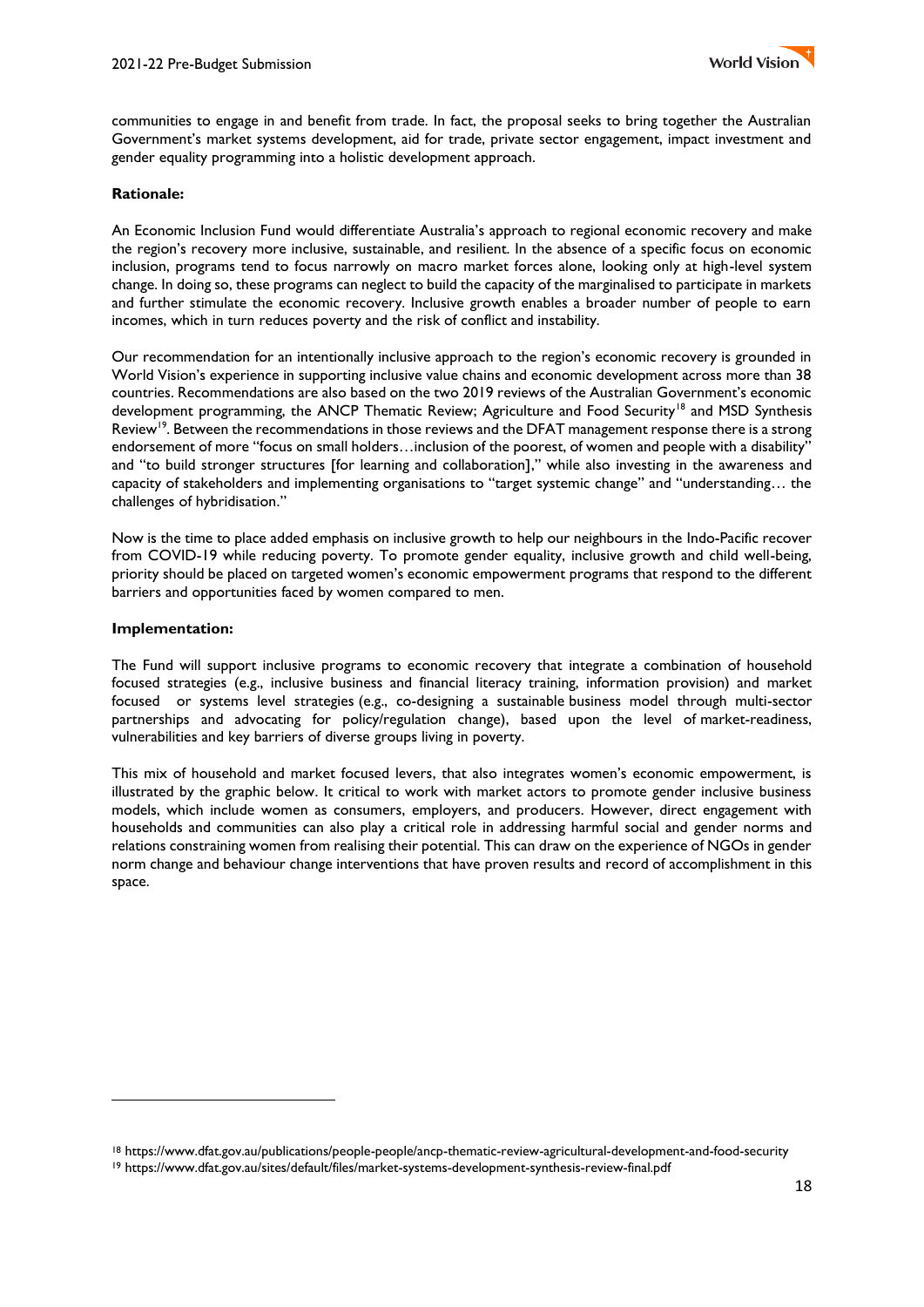

#### *Figure 1: Mix of 'push' and 'pull' approaches to be supported by the Economic Inclusion Fund*



NGOs are uniquely placed to combine these approaches, with significant access to marginalised communities, a position further reinforced in the recommendations of the aforementioned DFAT reviews. Investing in organisations that can work on inclusive market systems development, as well as leverage other sectoral expertise like gender equality and nutrition sensitive agriculture could hold the key to producing a scalable market engagement programming modality that actively targets inclusion, poverty reduction, gender equality, and child nutrition outcomes.

#### **Value for Money:**

The proposed Economic Inclusion Fund would help ensure value for money from the Government's much larger investments in the Indo-Pacific's economic recovery. For example, DFAT has a strong focus on food and agricultural market systems. According to the 2019-20 Budget Estimate, DFAT's assistance for agriculture and food security was \$230.3 million. In addition, the Government has announced a range of economic recovery packages that total more than \$500 million since the pandemic commences. The Economic Inclusion Fund would magnify the impact of these economic recovery investments by ensuring those investments reach and benefit people traditionally excluded from market systems, safeguarding the investment by implementing some of DFAT's own recommendations. By intentionally making the economic recovery inclusive, we can broaden markets and the consumer base, strengthen economies, and reduce poverty and inequality. By integrating gender, aid for trade, market systems and private sector development, this proposal would support an inclusive economic recovery in the region, enabling people and especially women to rebuild livelihoods in the wake of the pandemic.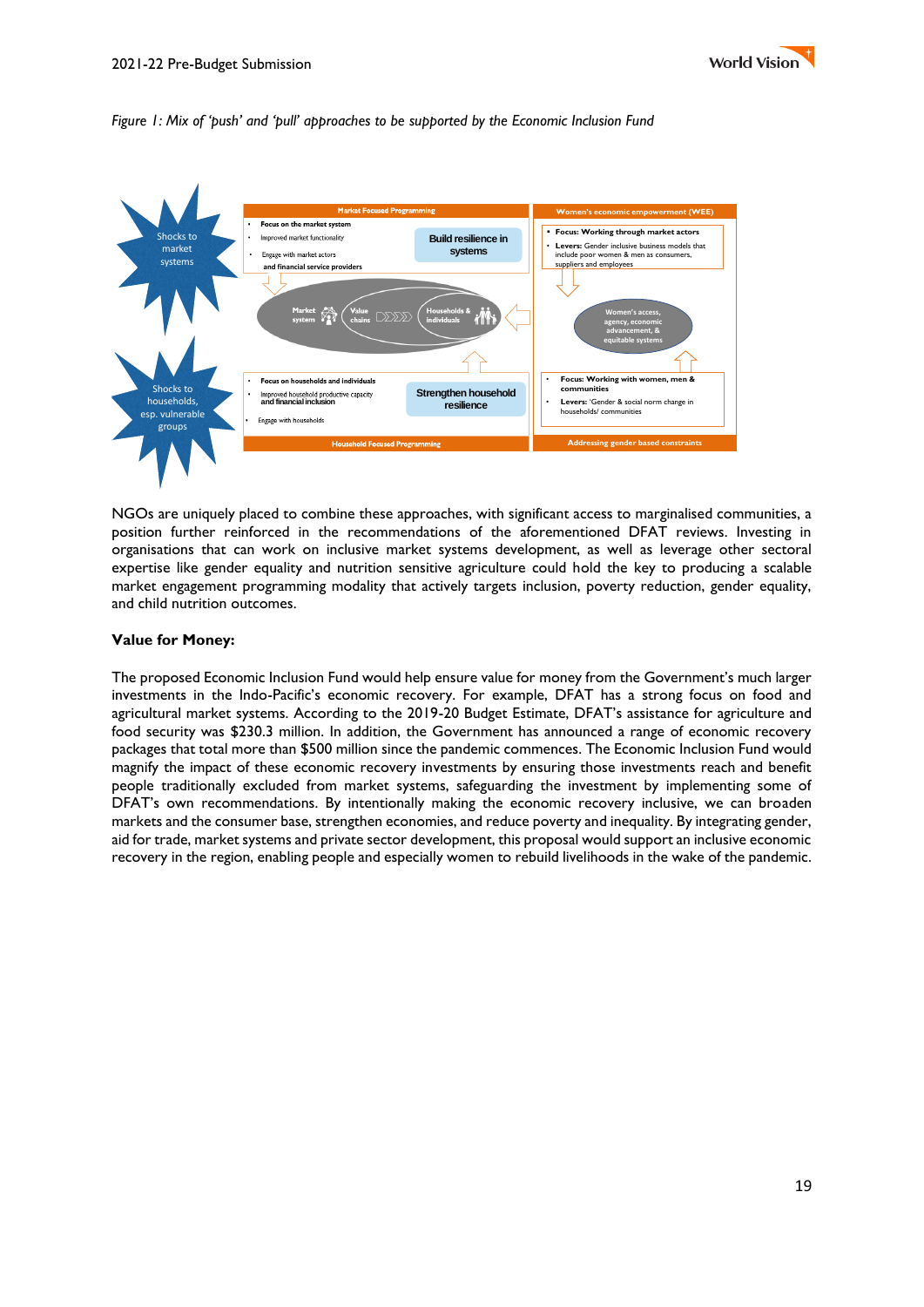**Proposed title**: Regreening to support COVID-19 recovery and sustainable food systems

**Affected agency**: Department of Foreign Affairs and Trade

#### **Financial implications**:

|                                                                           | 2021-22        | 2022-23     | 2023-24 | 2024-25      | 2025-26 | <b>Total</b> |
|---------------------------------------------------------------------------|----------------|-------------|---------|--------------|---------|--------------|
| Cost of proposal (\$m)                                                    | 23.3           | 22.3        | 5.7     | 5.3          | 3.4     | 60           |
| ReGreening 680,000<br>hectares                                            | 17             | 17          |         |              |         | 34           |
| <b>Global Secretariat, ReGreen</b><br>the Globe Movement                  | 0.8            | 0.8         | 0.8     | 0.8          |         | 3.2          |
| National Secretariat,<br><b>ReGreen the Globe</b><br>Movement (Ethiopia)  | 1.5            | 1.5         | 1.5     | 1.5          |         | 6            |
| National Secretariat,<br>ReGreen the Globe<br>Movement (Timor-Leste)      | $\overline{2}$ | 1.5         | 1.7     | 1.5          | 1.7     | 8.4          |
| National Secretariat,<br><b>ReGreen the Globe</b><br>Movement (Indonesia) | 2              | 1.5         | 1.7     | 1.5          | 1.7     | 8.4          |
| <b>Number of additional</b><br>staff positions sought<br>(ASL)            | $\bf{0}$       | $\mathbf 0$ | 0       | $\mathbf{0}$ |         | $\mathbf 0$  |

# **Outline of proposal**:

Through the Australian Aid program, Australia is well placed to be a global leader on landscape restoration approaches that support the COVID-19 economic recovery, mitigate climate change, and build resilience of the world's most vulnerable communities to future shocks.

Landscape restoration programs are proven to increase soil carbon, improve biodiversity, increase land productivity, strengthen food security, and build community resilience, while also helping to mitigate climate change. Regreening just one hectare of land can store 4.4 tonnes of carbon per year. Landscape restoration also reduces local disaster risk, including to drought, flooding, and pest infestation, and can reverse desertification.

Integrating landscape restoration programs with social protection programs can also input critical resources to communities to help buffer the economic impacts of COVID-19, while the medium and long-term outcomes of landscape restoration can help secure and strengthen livelihoods, build resilience to future shocks, and ensure the economic recovery from COVID-19 is inclusive and resilient.

World Vision has been implementing landscape restoration programs for over two decades, and now works in more than 27 countries in Africa and Asia to regenerate degraded landscapes through regreening programs, including its UN SDG and FAO recognised approach of Farmer Managed Natural Regeneration (FMNR).<sup>20</sup>

<sup>20</sup> United Nations, *Farmer Managed Natural Regeneration (FMNR): a technique to effectively combat poverty and hunger through land and vegetation restoration, available at: <https://sustainabledevelopment.un.org/partnership/?p=30735>*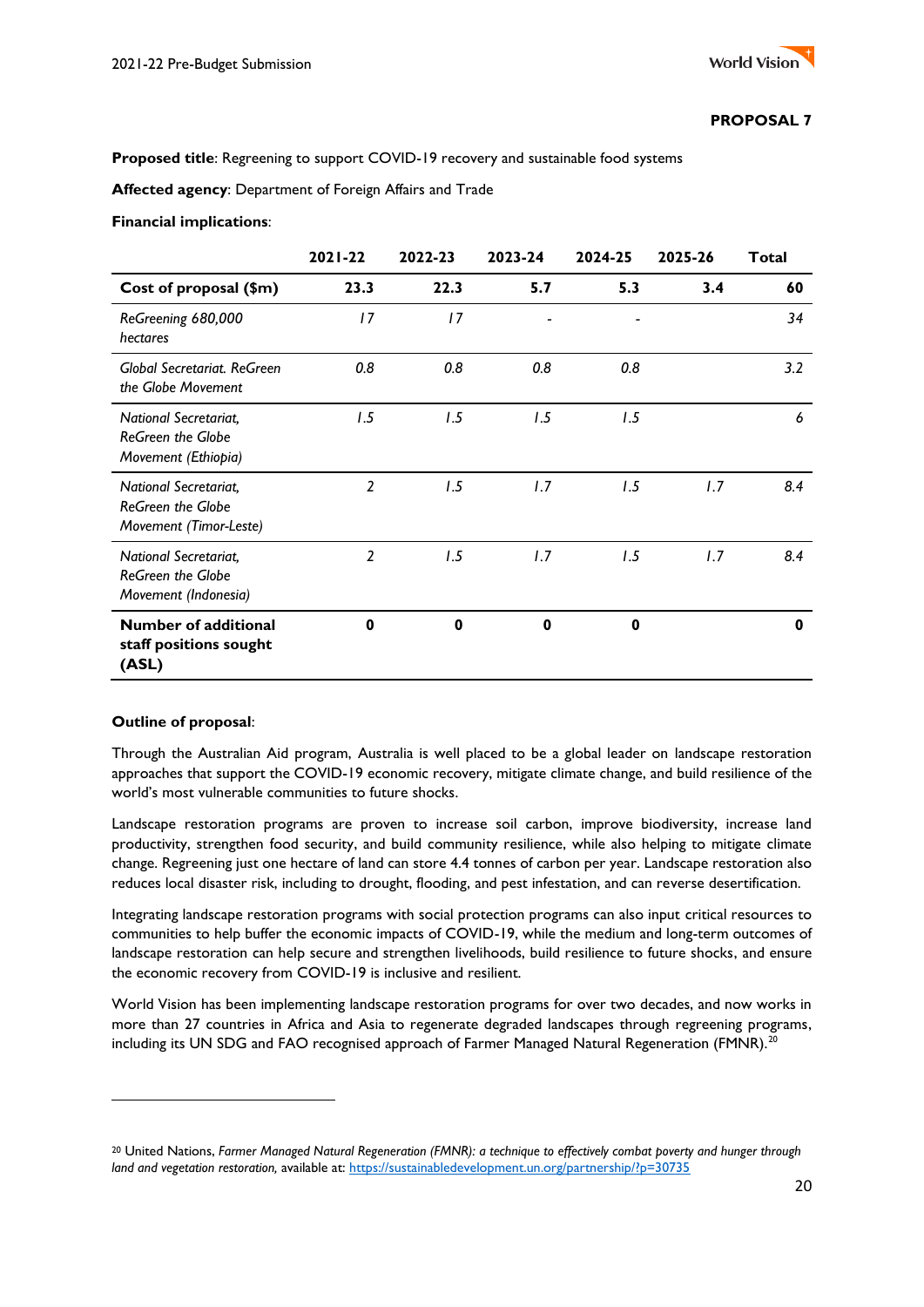This proposal outlines how Australia can spearhead the *ReGreen the Globe Movement* by supporting the global hub of the Movement and supporting chapters in Ethiopia, Timor Leste, and Indonesia, directly contributing to the regeneration of 680,000 hectares of degraded land across East Africa, South East Asia, and the Pacific. It is estimated that such an investment would sequester up to three million tonnes of carbon per year and approximately 60 million tonnes over a 20-year tree growth period.

An investment in the landscape restoration approaches and the *ReGreen the Globe Movement* would coincide with the Decade of Ecosystem Restoration (2021-2030) which aims to accelerate progress toward the achievement of existing global restoration goals, including the Bonn Challenge target of bring 350 million hectares of the world's deforested and degraded land into restoration by 2030. The *ReGreen the Globe Movement* directly supports this goal, which could generate USD 9 trillion in ecosystem services and take an additional 13-26 gigatons of greenhouse gases out of the atmosphere. World Vision will be an official partner with the UN Decade of Ecosystem Restoration.

# **Strategic policy alignment**:

Australia's initial five-year commitment of \$1 billion in climate financing ended in 2020, so there is an opportunity to make regreening the hallmark of this next phase in Australia's climate financing and international action on climate change.

Investing in large-scale regreening programs that increase soil carbon through Australian Aid would take one of the key low emissions technologies identified in the Technology Roadmap to the international stage. Supporting regreening initiatives at scale as outlined in this proposal would be a tangible and impactful demonstration of Australia's commitment to helping its development partners and neighbours combat climate change.

DFAT's Climate Change Action Strategy includes a commitment to "increase targeted climate change investments to achieve outcomes at scale" and leading the *ReGreen the Globe Movement* and investing in naturebased climate solutions would do just that. It would help realise the objectives of the Action Strategy to support innovative climate solutions and help partner countries adapt to and mitigate climate change.

In addition, the proposed regreening program would support the goals of the Paris Climate Change Agreement and achievement of the Sustainable Development Goals (especially SDG 13 on Climate Action and SDG 15 Life on Land).

# **Rationale:**

Deforestation and land degradation are significant drivers of climate change owing to related losses in above and below ground woody biomass and organic matter which play a vital role in carbon sequestration and storage.<sup>21</sup> Between 1990 and 2015, it is estimated that the world's forest area decreased from 31.6% to 30.6%, representing a net loss of 129 million hectares.<sup>22</sup> Unsustainable land and natural resource use practices also contribute to land degradation. In 2011, it was estimated that 25% of all land worldwide was highly degraded and 36% was slightly or moderately degraded.<sup>23</sup>

The combined impacts of climate change, deforestation and land degradation on natural systems have contributed to a disruption of vital ecosystem functions and services globally. This disruption of essential ecosystems has produced numerous negative flow-on effects that significantly threaten human survival and

<sup>&</sup>lt;sup>21</sup> Food and Agriculture Organization of the United Nations (FAO). The State of Food and Agriculture: Climate Change, Agriculture and Food Security. ISSN 0081-4539. Rome: FAO; 2016b. Available from<http://www.fao.org/3/a-i6030e.pdf>

<sup>22</sup> Food and Agriculture Organization of the United Nations (FAO). 2018 State of the World's Forests: Forest Pathways to Sustainable Development. ISBN 978-92-5-130561-4. Rome: FAO; 2018. Available from <http://www.fao.org/3/I9535EN/i9535en.pdf>

 $23$  ibid.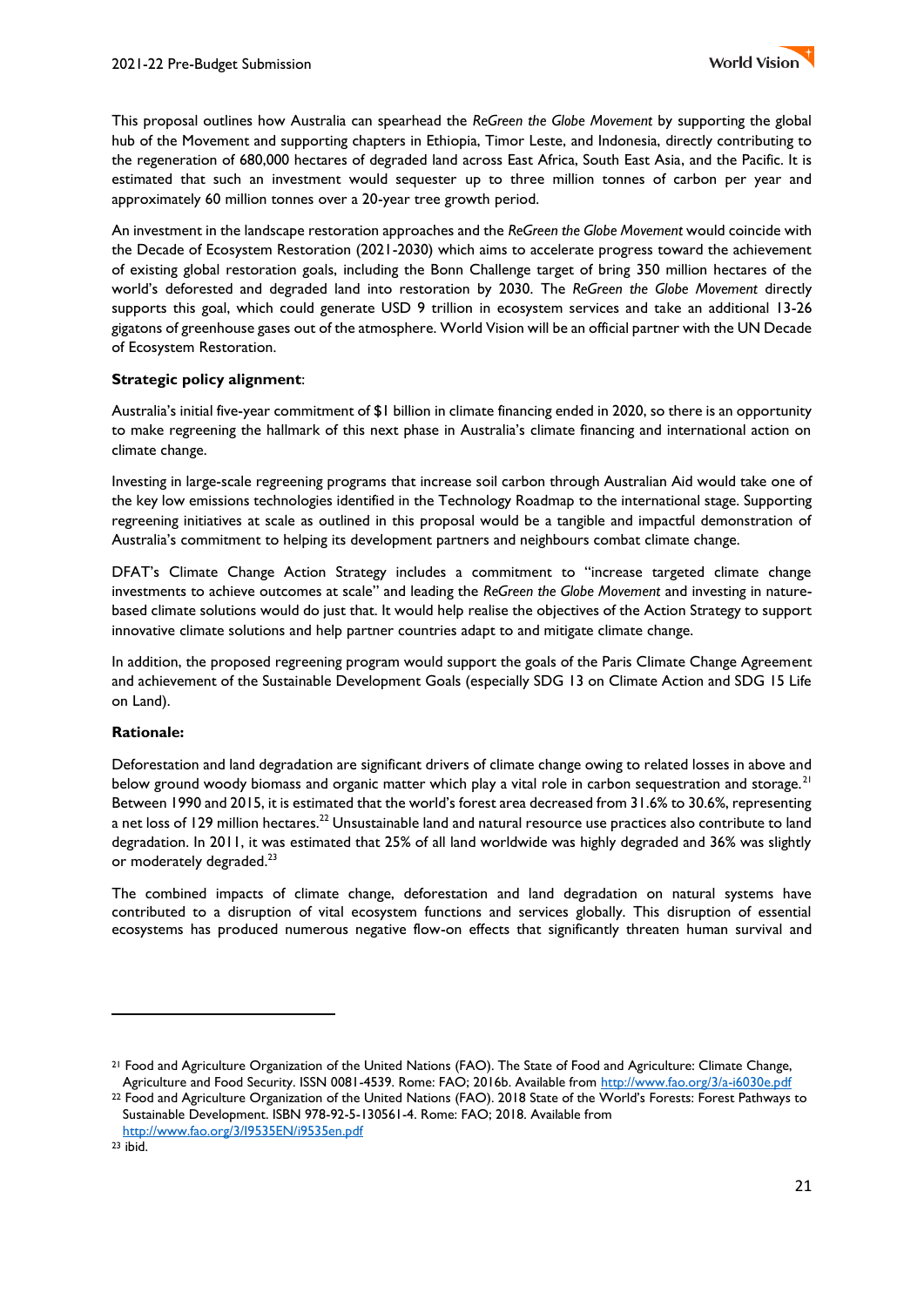

prosperity. <sup>24</sup> If not urgently addressed, global land degradation and associated decreases in land productivity are projected to contribute to a global food security crisis.<sup>25</sup>

Restoring degraded landscapes to regain their ecological functionality has been identified as an "unparalleled opportunity" and "proven measure" for fighting the climate crisis and ensuring food security, water supply and biodiversity. The restoration of 350 million hectares of degraded land is estimated to generate US\$9 trillion in ecosystem services and take an additional 13-26 gigatons of GHGs out of the atmosphere between now and 2030.<sup>26</sup> Nature-based solutions therefore offer significant untapped potential to regenerate degraded landscapes, restore ecosystems and biodiversity, and support climate change mitigation and adaptation by capitalising on the regenerative potential of the vast underground forests found globally.

Farmer Managed Natural Regeneration (FMNR) is an evidence-based, low-cost, and replicable community-led approach to restoring land through the systematic regrowth and management of trees and shrubs from felled stumps, sprouting root systems or seeds. The FMNR approach integrates nine core components which include a mix of technical and socio-political practices and approaches which are applied to varying degrees depending on the context. When applied to forest landscapes, the practice of FMNR's core components can be defined as community forest management, while the practice of FMNR's core components on agricultural landscapes can be defined as agroforestry. FMNR has been recognised by the UN as contributing to 12 of 17 Sustainable Development Goals<sup>27</sup>.

#### **Implementation:**

Over the past two decades, World Vision has scaled-up FMNR across our field programming in over 26 countries across Africa and Asia. Despite the success of these programs, we recognise that if the climate crisis is to be averted within the critical window of opportunity remaining, a more innovative and catalytic approach to scaling FMNR globally is required.

To accelerate action, World Vision has recently launched the *ReGreen the Globe Movement*. Modelled of the *Scaling Up Nutrition Movement* (SUN), *ReGreen the Globe* is a global Movement dedicated to inspiring, uniting, and empowering diverse stakeholders to address the interrelated global environmental challenges of landscape degradation, ecosystem collapse, biodiversity loss, and climate change by supporting and enabling the scale-up of FMNR in member countries. The Movement is seeking to urgently catalyse action towards the Bonn Challenge's goal of bringing 350 million hectares of the world's deforested and degraded land into restoration by 2030.

The Movement is designed to facilitate diverse stakeholders to work together to maximise their collective impact in urgently supporting FMNR as a priority landscape restoration solution.

This proposal is seeking \$60m in seed funding to catalyse the scale up of this collective approach in Ethiopia and support the establishment of *ReGreen the Globe* chapters in Indonesia and Timor-Leste. This seed funding would help power the Movement, supporting cross-sector engagement, provision of contextually relevant training, and enabling responsive monitoring and evaluation of the project.

<http://www.millenniumassessment.org/documents/document.429.aspx.pdf>

<sup>24</sup> Millennium Ecosystems Assessment. Living Beyond Our Means: Natural Assets and Human Well-Being. Washington D.C, United States of America: Island Press; 2005. Available from

<sup>25</sup> United Nations, Department of Economic and Social Affairs, Population Division. World Population Prospects: The 2017 Revision, Key Findings and Advance Tables. ESA/P/WP/248. New York: United Nations, Department of Economic and Social Affairs, Population Division; 2017. Available from [https://population.un.org/wpp/Publications/Files/WPP2017\\_KeyFindings.pdf](https://population.un.org/wpp/Publications/Files/WPP2017_KeyFindings.pdf)

<sup>26</sup> United Nations Environment Programme. New UN Decade on Ecosystem Restoration offers unparalleled opportunity for job creation, food security and addressing climate change. Retrieved from [https://www.unenvironment.org/news-and](https://www.unenvironment.org/news-and-stories/press-release/new-un-decade-ecosystem-restoration-offers-unparalleled-opportunity)[stories/press-release/new-un-decade-ecosystem-restoration-offers-unparalleled-opportunity](https://www.unenvironment.org/news-and-stories/press-release/new-un-decade-ecosystem-restoration-offers-unparalleled-opportunity)

<sup>&</sup>lt;sup>27</sup> UN Sustainable Development Goals Partnership Platform, https://sustainabledevelopment.un.org/partnership/?p=30735, accessed 9 Dec 2020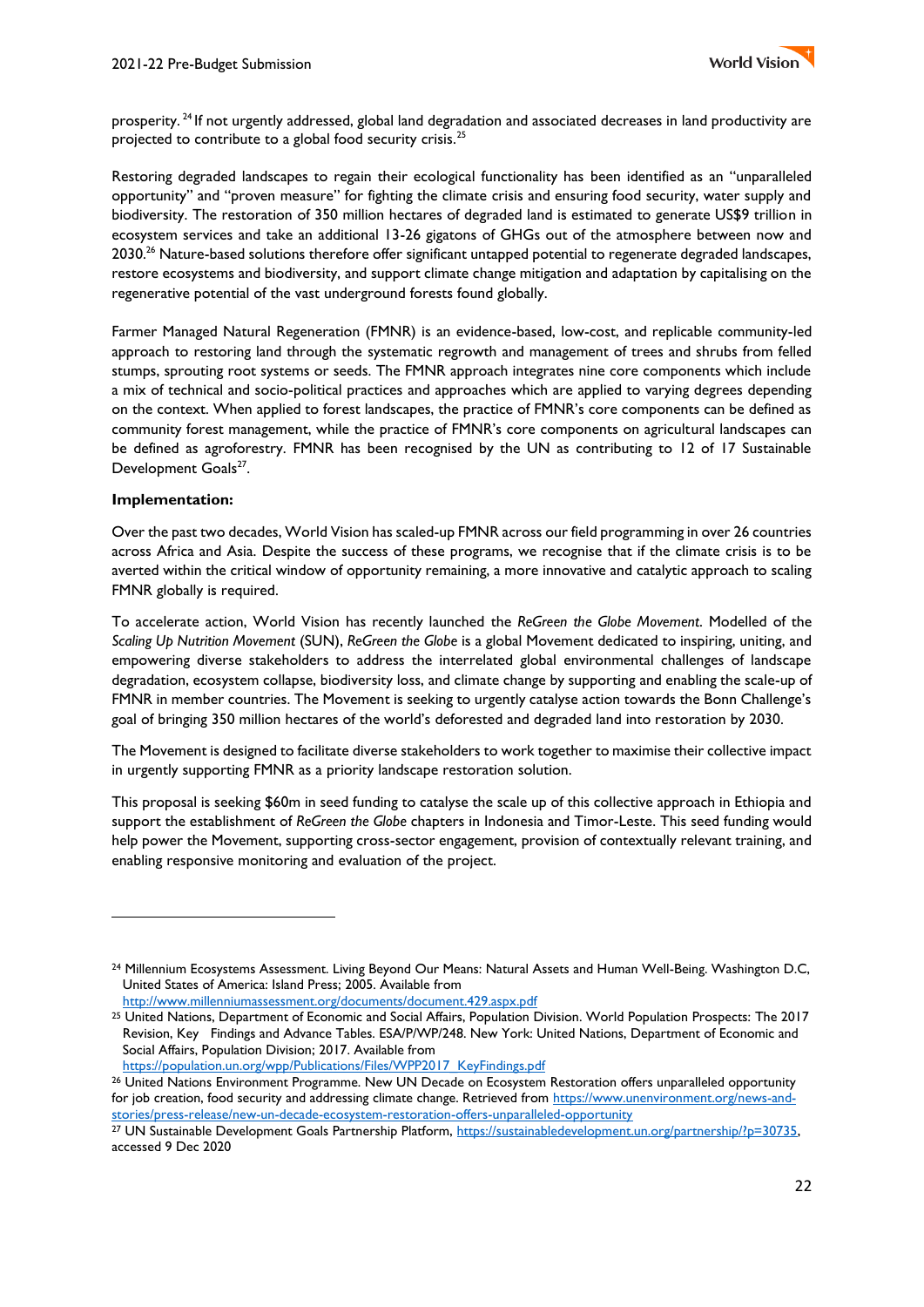## **Value for Money:**

The international community urgently needs low-cost, high impact initiatives to sequester carbon and tackle climate change. While the carbon sequestration potential of FMNR can vary depending on climactic factors (including temperature and rainfall), tree species, tree density, and soil type; it is estimated that FMNR applied on forest landscapes can sequester between 6 and 20 tCO2 per hectare per year<sup>28</sup>, while FMNR applied on agricultural landscapes can sequester between 1 and 2 tCO2 per hectare per year.<sup>29</sup> Supporting FMNR is also proven to support a wider range of social and economic community benefits.

This proposal offers the Australian Government the opportunity to invest in an innovative, replicable, and valuefor-money approach to catalysing the global scale-up of FMNR, a low-cost and evidence-based nature-based solution to rapidly restoring degraded landscapes and ecosystems. Such an investment would place the Australian Government at the forefront of this global Movement and provides a tangible means of demonstrating the Australian Government's commitment to direct and practical climate action.

<sup>28</sup> Drylands will sequester CO2 at rates closer to the lower end of the range, while tropical wet forests will sequester CO2 at rates closer to the higher end of the range.

<sup>&</sup>lt;sup>29</sup> These estimates only cover above and below ground carbon pools. Soil and leaf litter pools are excluded which are estimated to contribute an additional 0.5 to 2 tCO2 per hectare per hear (depending on factors including soil type and tree density).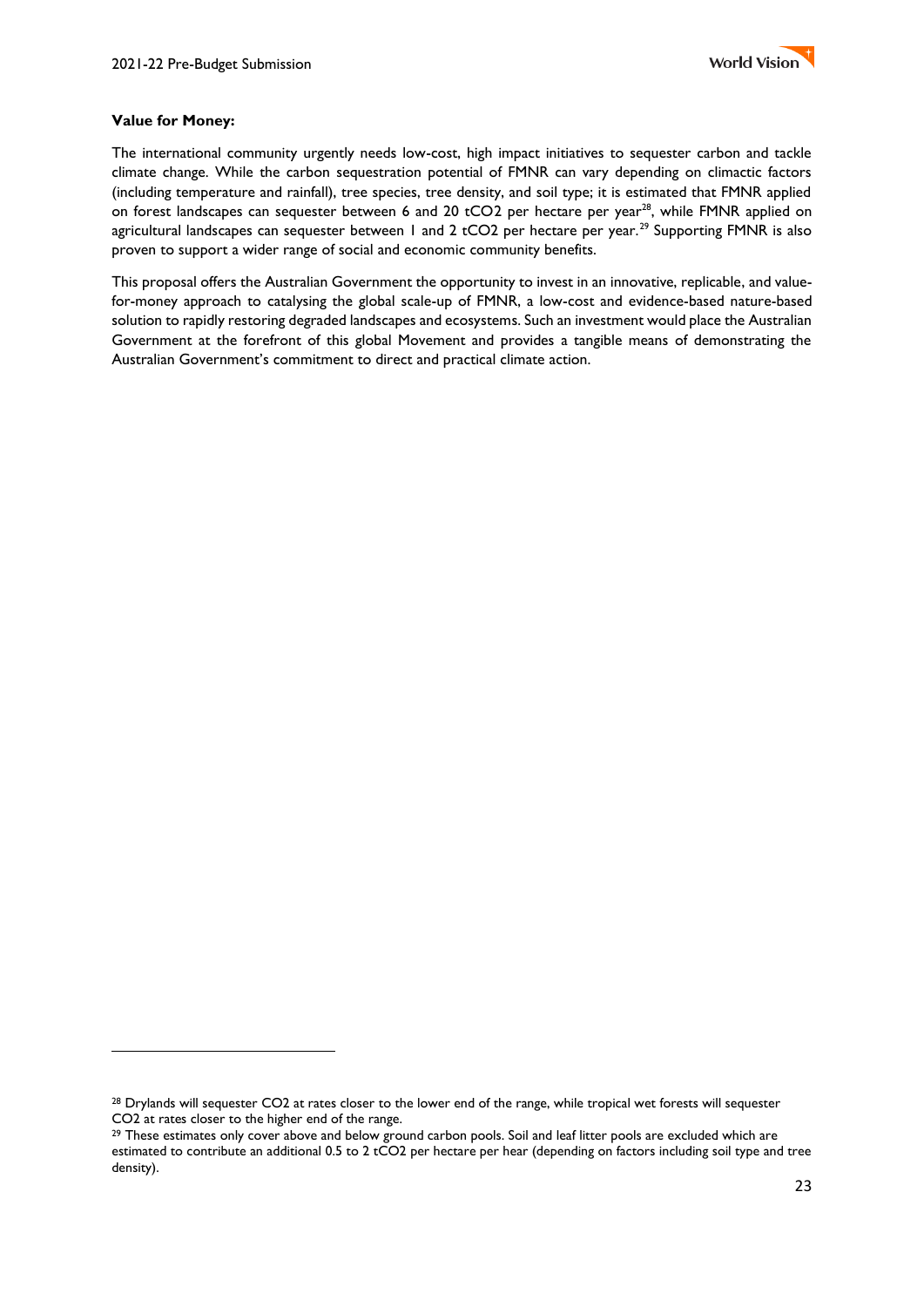# **Proposal Title:** First Nations Cultural Residents Program for Primary Schools

**Affected Agency:** Department of Education, Skills and Employment

#### **Financial Implications:**

|                                                                | $2021 - 22$ | 2022-23 | 2023-24 | 2024-25 | Total |
|----------------------------------------------------------------|-------------|---------|---------|---------|-------|
| Cost of proposal (\$m)                                         | 48.7        | 48.7    | 48.7    | 48.7    | 194.8 |
| <b>Number of additional</b><br>staff positions sought<br>(ASL) |             |         |         |         |       |

#### **Outline of proposal:**

First Nations Cultural Residents are not new roles in the education system. Similar roles exist in some form across schools and regions but are typically stretched and concentrated where there is a substantial First Nations student cohort. Therefore, this would not need a new workforce - to be systemic in all schools across Australia it would merely build on the existing network of cultural educators. The way they operate in schools is diverse and these differences reflect varying local community priorities and the differing impacts of colonisation on First Nations communities.<sup>30</sup>

Every Australian State and Territory also has a different approach to delivering school curriculum which can vary at the school and even the classroom level. Some jurisdictions more actively created an Aboriginal workforce, which enabled authentic delivery of First Nations knowledge and perspectives. For example, the Northern Territory has a comprehensive Aboriginal workforce, the positions having a major focus on language and twoways learning. In some communities, funding for a Cultural Resident could help support existing language revitalisation programs which require the employment of local community language tutors. There may also be some capacity requirements within local areas to identify and employ a local Aboriginal Cultural Resident due to historical impacts of colonisation and the need to repatriate much of the local traditional knowledges and languages.<sup>31</sup>

When traditional knowledges and values are taught in schools, they are often delivered by non-Indigenous teachers with limited capability.<sup>32</sup> World Vision Australia recommends every school have a Cultural Resident who is a local First Nations community member employed as a core staff member to develop the cultural capability of students, teachers, and the education system. This would make schools more culturally safe for First Nations students while increasing awareness for all students of the rich culture and history of First Nations communities. In turn, this would help reduce discrimination against Aboriginal and Torres Strait Islanders and improve the skills and confidence of non-Indigenous teachers to teach First Nations content.<sup>33</sup>

Aboriginal Education Assistants or similar roles have existed in schools since the 1950s thanks to the strong advocacy of First Nations people and organisations. These roles, however, are primarily focused on education

<sup>30</sup> Wilkinson EL. More than the power of two: leading school improvement in Indigenous education: James Cook University; 2019

<sup>31</sup> Price A, Jackson-Barrett E, Gower G, Herrington J. Understanding the complex work of aboriginal education workers in schools. The Australian Journal of Indigenous Education. 2019;48(1):93-105.

<sup>32</sup> Harvey A, Russell-Mundine G. Decolonising the curriculum: using graduate qualities to embed Indigenous knowledges at the academic cultural interface. Teaching in Higher Education. 2019;24(6):789-808.

<sup>33</sup> Burgess C, Bishop M, Lowe K. Decolonising Indigenous education: the case for cultural mentoring in supporting Indigenous knowledge reproduction. Discourse: Studies in the Cultural Politics of Education. 2020:1-14.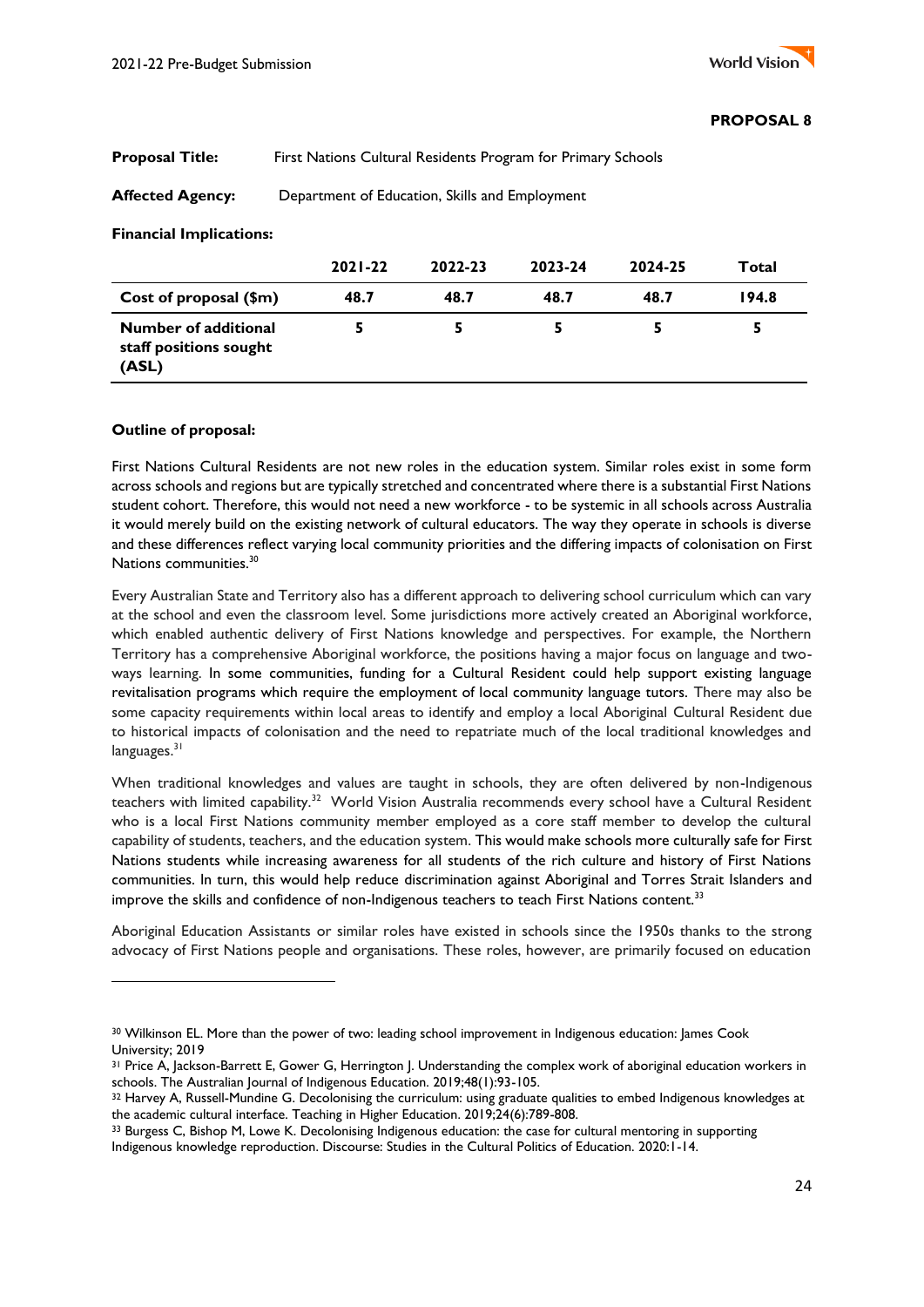

support, pastoral care, discipline and enabling engagement for First Nations students. Aboriginal Education Assistants' role does not typically include delivering cultural education, although some do, at rates of pay that do not recognise their skilled knowledge in this area.

It is unclear how many Aboriginal education workers are employed in Australia whose duties may be similar to the "Cultural Residents" role being envisioned by this initiative. It was estimated in 2007 there were about 2500 working in various capacities and descriptions. It can be assumed the number of these roles has increased.<sup>34</sup> Research in 2019 investigated the impact of Aboriginal Cultural Residents on schools' cultural capability across several measures. It found schools with Aboriginal Cultural Residents had much higher levels of participation in a range of areas such as recognising significant days and events, being more involved with local First Nations communities and teaching First Nations content and language.<sup>35</sup>

The proposed role of a First Nations cultural resident should not be optional or tangential - they should be part of the core teaching and decision-making staff at each school. This gives the teaching of First Nations culture and knowledge the deserved attention and signals a shift of schools' priority to become more culturally safe and inclusive. The local First Nations community should be strongly engaged in the recruitment of these roles to ensure cultural integrity and importantly the ongoing engagement and support of the local community. The roles should also be responsive and flexible in the shape of the role depending on the cultural competency of the school staff as well as the capacity and priorities of the community A First Nations education coordinator would:

- 1. Support teachers to embed First Nations knowledges and perspectives across the curriculum,
- 2. Support schools and students to build authentic and meaningful relationships with their local First Nations communities,
- 3. Support student and staff learning and development, including coordinating community-based and on-Country learning experiences, cultural awareness and capability training for students and school staff, and
- 4. Support implementation of existing school strategies e.g., Reconciliation Action Plans.

Western knowledge is categorised into disciplines such as history, geography arts, science, and language, which inform the Key Learning Areas (KLAs) that drive the school curriculum. These have long been considered core learning requirements for students, often delivered by teachers with expertise in the respective subject field. We must now value the knowledge, culture, and practices of the First Peoples of Australia to be core education for all students and for it be taught by people with subject matter expertise and personal experience.<sup>36</sup>

# **Strategic Policy Alignment:**

In December 2019, all Australian Education Ministers in Alice Springs which resulted in the Mparntwe Education Declaration. Importantly, in the preamble they stated "We recognise the more than 60,000 years of continual connection by Aboriginal and Torres Strait Islander peoples as a key part of the nation's history, present and future. Through education, we are committed to ensuring that all students learn about the diversity of Aboriginal and Torres Strait Islander cultures, and to seeing all young Aboriginal and Torres Strait Islander peoples thrive in their education and all facets of life."

ACARA recognises "the significant contributions of Aboriginal Peoples and Torres Strait Islander Peoples in the present and past" and says this should be acknowledged locally, nationally, and globally. Aboriginal cultural educators could be a key and direct mechanism to achieve this. The call for local cultural educators also aligns with ACARA's recognition that that Aboriginal and Torres Strait Islander societies "encompass a diversity of nations across Australia," because the cultural educator would be local themselves. ACARA states "that the

<sup>34</sup> Peacock H, Prehn J. The importance of Aboriginal Education Workers for decolonising and promoting culture in primary schools: an analysis of the longitudinal study of Indigenous children (LSIC). The Australian Journal of Indigenous Education. 2019:1-7.

<sup>35</sup> Winch SF. The impact of school engagement on educational outcomes for Victorian aboriginal primary school children 2016.

<sup>36</sup> MacGill B. Aboriginal community education officers' fight for agency and equality: A historical overview. Australian Aboriginal Studies. 2017(2):56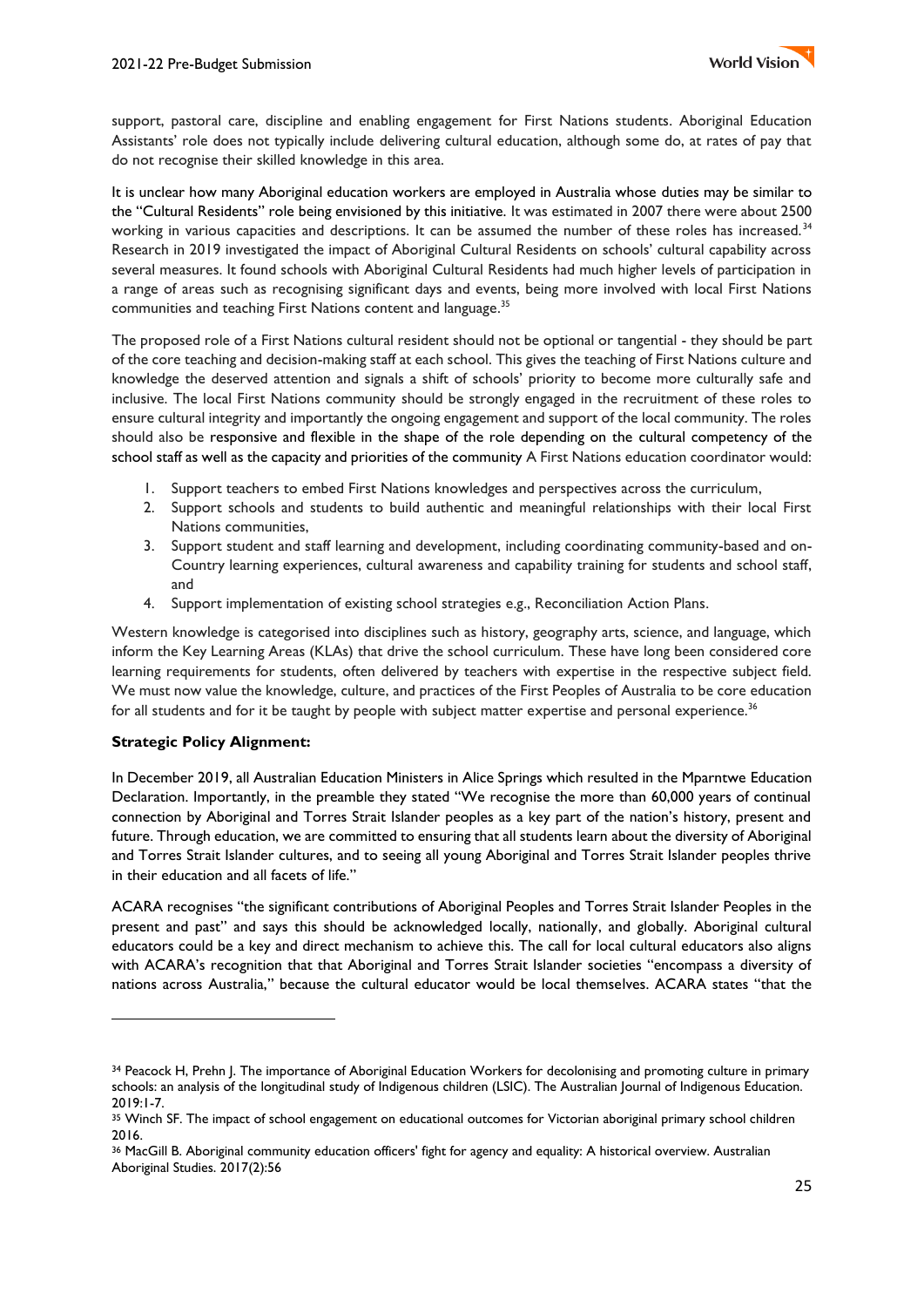

Aboriginal and Torres Strait Islander Histories and Cultures cross-curriculum priority is designed for all students to engage in reconciliation, respect and recognition of the world's oldest continuous living cultures."

#### **Key findings from the 2018–19 monitoring of the Australian Curriculum:**

There is wide support for maintaining and strengthening the focus on the Aboriginal and Torres Strait Islander Histories and Cultures priority by:

- developing new content elaborations in other learning areas,
- providing greater teacher support through materials,
- access to culturally appropriate resources, and
- assistance with strategies to engage with local communities.

<https://www.acara.edu.au/curriculum/monitoring-reports>

The Australian Institute for Teaching Standards and Leadership have two teaching standards which all graduate teachers must demonstrate which cover understanding First Nations students and having knowledge of First Nations history, culture, and perspectives to promote reconciliation.

Standard 1: Know students and how they learn

1.4: Strategies for teaching Aboriginal and Torres Strait Islander students. On successful completion of their initial teacher education, Graduate teachers are required to "Demonstrate broad knowledge and understanding of the impact of culture, cultural identity and linguistic background on the education of students from Aboriginal and Torres Strait Islander backgrounds."

Standard 2: Know the content and how to teach it

2.4: Understand and respect Aboriginal and Torres Strait Islander people to promote reconciliation between Indigenous and non-Indigenous Australians. On successful completion of their initial teacher education, Graduate teachers are required to "Demonstrate broad knowledge of, understanding of and respect for Aboriginal and Torres Strait Islander histories, cultures and languages."

In 2009 Australia became a signatory of the United Nations Declaration of the Rights of Indigenous Peoples (UNDRIP). Under the Declaration, Australia has made several commitments and acknowledgements including enabling First Nations people to negotiate self-determination, native title, and treaties. WVA recommends that the Australian Government consider these specific articles under the UNDRIP in relation to education.

Under Article 14:

1. Indigenous peoples have the right to establish and control their educational systems and institutions providing education in their own languages, in a manner appropriate to their cultural methods of teaching and learning

2. Indigenous individuals, particularly children, have the right to all levels and forms of education of the State without discrimination

3. States shall, in conjunction with indigenous peoples, take effective measures, in order for indigenous individuals, particularly children, including those living outside their communities, to have access, when possible, to an education in their own culture and provided in their own language.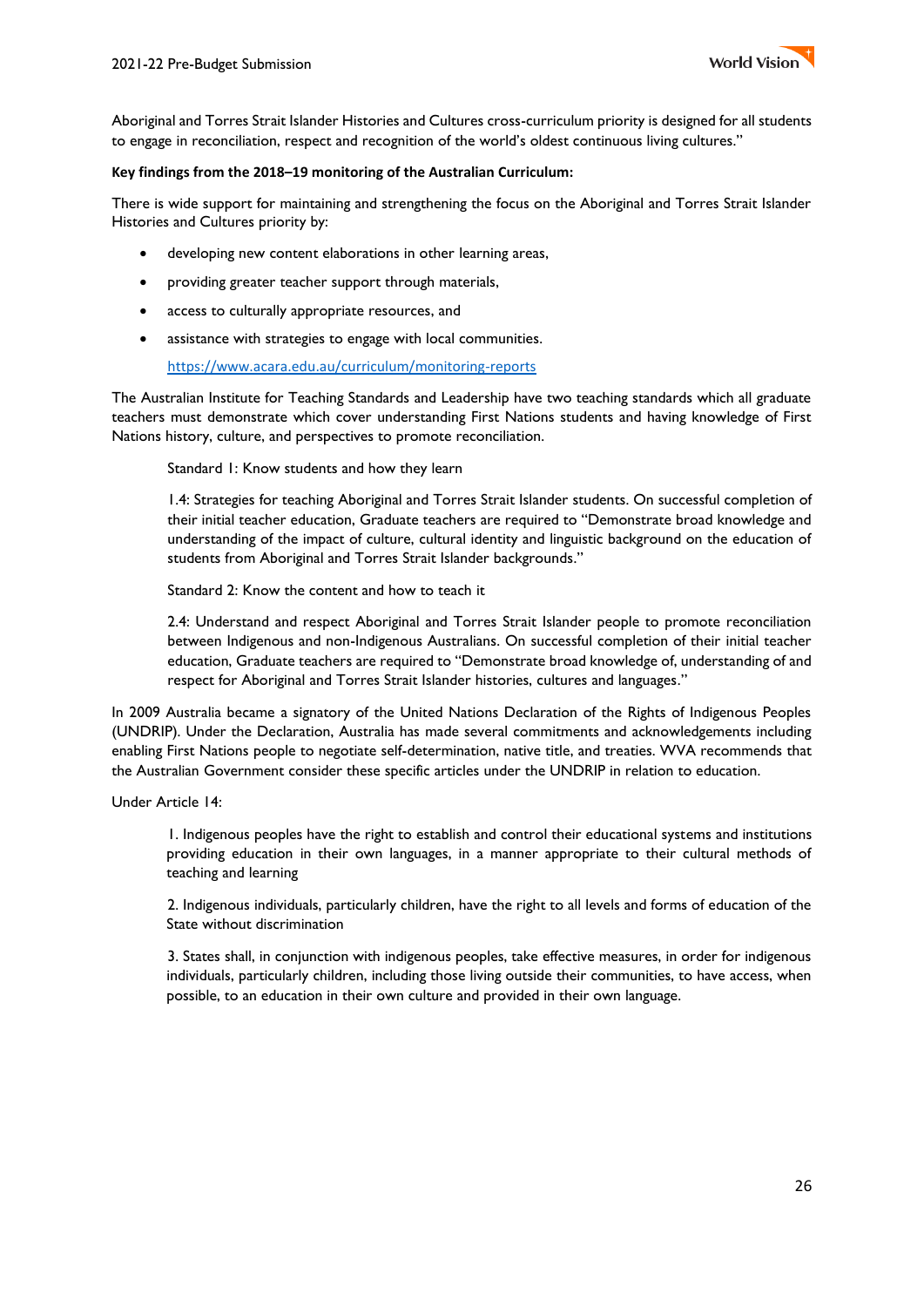



Figure 1: Current Systems Framework for Education about Aboriginal peoples' cultures, histories, and perspectives.



Figure 2: Proposed Future Systems Framework for Education about Aboriginal peoples' cultures, histories, and perspectives.

#### **Rationale:**

The rationale for a First Nations Cultural Resident in every school is founded on many imperatives. World Vision has conducted a 2020 survey investigating the education experiences of Australians in relation to First Nations content. The World Vision Australia survey found:

- o 68% of Australians wished they had received a better First Nations education,
- o 48% of Australians said they were taught 'nothing or very little' about the impacts of colonisation, including conflicts and massacres on Australia's First Nations people,
- $\circ$  55% of Australians said they were taught 'nothing or very little' about the Traditional Custodians of the land which their school was located, and
- $\circ$  All age groups believed First Nations culture and history should be part of the curriculum. The majority of young respondents (aged 18-29) believed their education about Aboriginal and Torres Strait Islander people, cultures and histories could have been improved by involving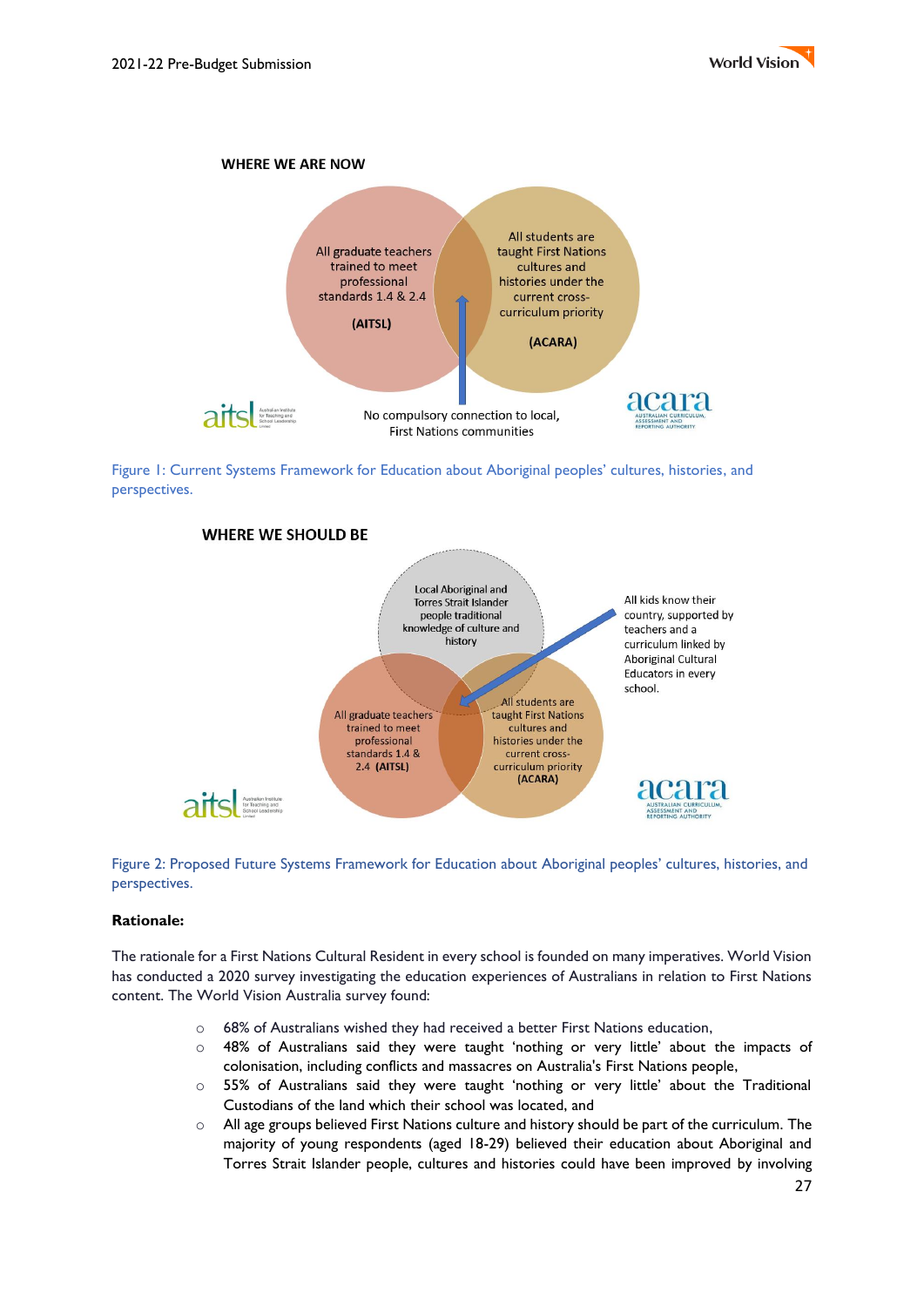Traditional Custodians (62%) over other options such as embedding into curriculum (48%), better equipping teachers (51%) and having First Nations-created resources (45%).

Furthermore, other recent research has found that approximately 75% of Australians had a tacit implicit bias against First Nations people, which can lead racism. A 2017 survey conducted in Victoria and NSW by Speak Out Against Racism (SOAR), found 20% of First Nations students experienced racism from teachers. We also know that systemic racism is a major factor in the disadvantage of First Nations people and has a major impact on their health and wellbeing. The education system is a crucial vehicle for driving important social change.

There have been significant improvements in teaching First Nations history and society, through embedding First Nations content across the curriculum particularly in Society and Culture and Science, Technology and Maths (STEM subjects). Excellent resources have been developed to support teachers. But there is still much work needed to decolonise the Australian school curriculum.<sup>37</sup> Much of the content still has a Eurocentric perspective. The teaching of First Nations history commonly focuses on "deficit," teaching about the social challenges of contemporary First Nations experiences and little of the rich cultural history of First Nations communities.<sup>38</sup> The hidden curriculum refers to the underlying transmission of norms, values, and beliefs in the classroom. Within the Australian education system western and colonising values dominate the curriculum. This hidden curriculum has a profound effect on First Nations students and their engagement in the school setting by perpetuating colonisation and a deficit perspective and shaping an Australian narrative which contributes to systemic racism.<sup>39</sup>

World Vision has co-designed its education programs with First Nations communities for several decades. In this time, there were strong calls from the communities for "both-ways" education. Remote communities want their children to succeed within their own communities and cultures, but also to succeed in mainstream Australia. Many are desperate to have bilingual programs implemented as a basic right. They want children entering school taught in their community languages so they can develop the competencies needed to learn in the school environment before they must learn in English. These communities could utilise the Cultural Resident roles to strengthen their both-ways or language education initiatives through secure and ongoing funding for these roles.

Learning on Country should be acknowledged as a best-practice pedagogical model for First Nations students. The embedding of traditional ways of epistemology (being), ontology (doing) and axiology (knowing) should be considered when attempting to deliver western pedagogies to students. For example, the Montessori model of education has been delivered as an alternative method of providing education which is much more aligned with traditional First Nations education.<sup>40</sup>

The ACARA curriculum framework includes recommendations on how First Nations history and culture could be taught in schools. However, these are not implemented consistently or within a quality framework. Some schools employ cultural residents from the local community where there are typically higher First Nations student numbers while other schools have little content at all. A consistent, national approach is required.<sup>41</sup>

The education of non-Indigenous teaching staff must go far beyond cultural awareness training. Cultural immersion programs are good examples - they build on cultural awareness, encourage cultural capability, and

<sup>37</sup> Lowe K, Cairncross J. Authentic engagement with Aboriginal and Torres Strait Islander content in the P-6 Australian Curriculum. Making humanities and social sciences come alive: early years and primary education: Cambridge University Press (CUP); 2019. p. 307-26.

<sup>38</sup> Guenther J, Harrison N, Burgess C. Aboriginal voices: Systematic reviews of indigenous education. The Australian Educational Researcher. 2019;46(2):207-11.

<sup>&</sup>lt;sup>39</sup> Rahman K. Belonging and learning to belong in school: the implications of the hidden curriculum for indigenous students. Discourse: Studies in the Cultural Politics of Education. 2013;34(5):660-72.

<sup>40</sup> Muller S. Two ways': bringing indigenous and nonindigenous knowledges together. Country, native title and ecology. 2012:59-79.

<sup>41</sup> Lowe K, Galstaun V. Ethical challenges: the possibility of authentic teaching encounters with indigenous cross-curriculum content? Curriculum Perspectives. 2020;40:93-8.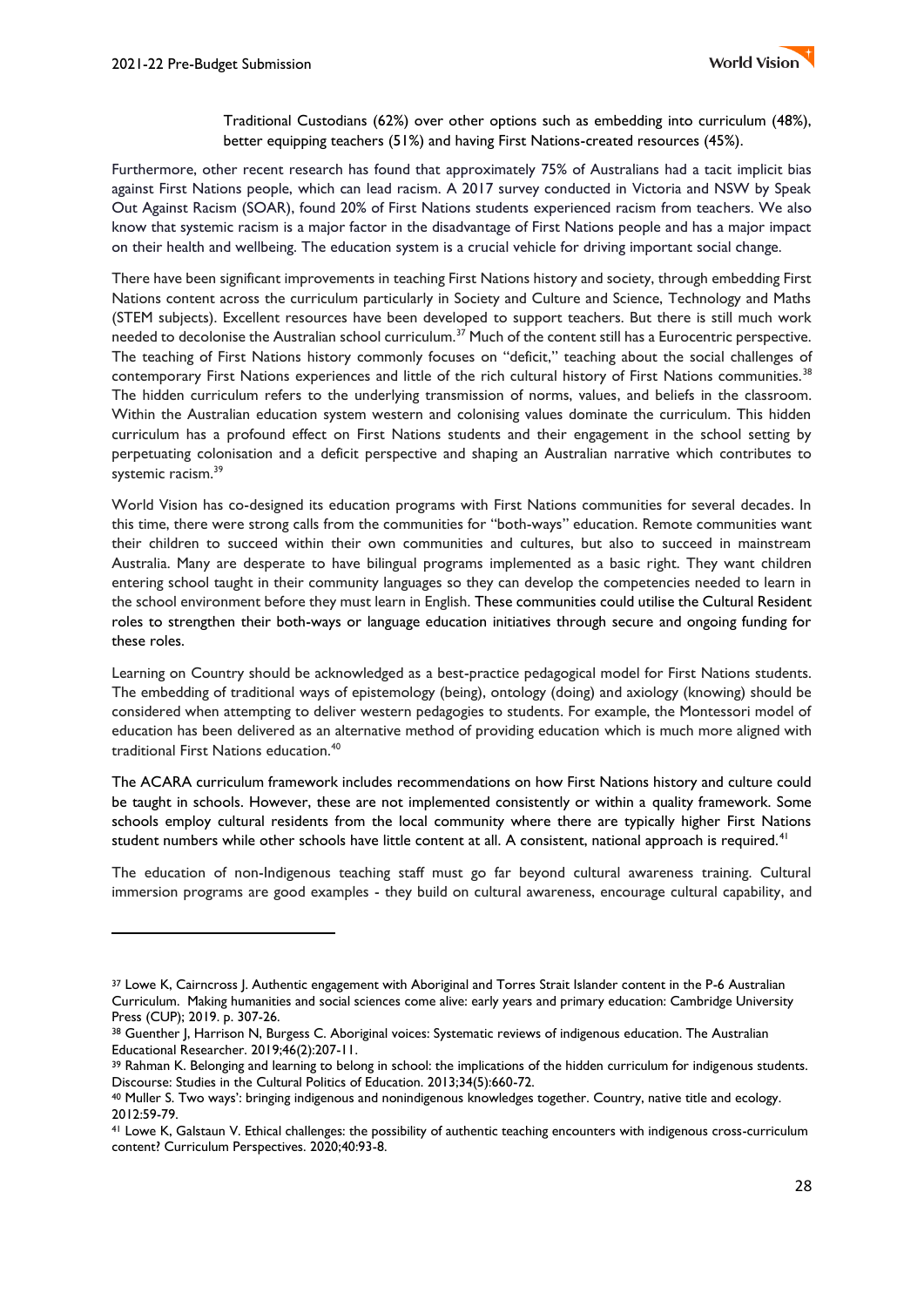

then expose staff to real-world experiences and connections with First Nations people and communities. Learning on Country should be undertaken to build stronger understandings of, and connections to, Aboriginal ways of being, doing and knowing. Having school personnel who are educated in bicultural teaching and learning is essential if educational gains are to be made. $42$ 

Extensive consultation and a review of the literature have revealed a universal need to build teacher capability in First Nations knowledges and perspectives to embed it effectively and authentically across the curriculum. Many teachers have gone to great lengths to build their capabilities to actively deliver First Nations content in their classrooms. Many teachers genuinely want to deliver the mandated curriculum content, but they often lack the knowledge, skills, and confidence to embed it into their teaching. And there is a portion of teachers who do not see First Nations content as relevant in their classrooms - unfortunately, harbouring racial bias that precludes them from respectfully engaging in First Nation's curriculum. Principals, supported by education departments, should develop strategies to educate this cohort.<sup>43</sup> Colleagues holding discriminatory/racial biases should not compromise First Nations Cultural Residents' effectiveness and cultural safety.

Universities have significantly improved the training of student-teachers in First Nations culture, history, and perspectives. While it is only an elective in many Australian teaching degrees, NSW made it compulsory in all its universities in 2020, ensuring a comprehensive base-level cultural capability for all new graduate teachers. This must be made mandatory in every Australian university offering a degree in education - and should be just the start of building teachers' cultural proficiency. Teachers should be supported to ensure their cultural proficiency is developed at a local community and country level.<sup>44</sup> AITSL has provided leadership, identifying the challenges of teaching First Nations cultural competency. It is active in creating a culturally competent teaching workforce within Australian schools.<sup>45</sup> However, addressing AITSL teaching standards is only required one year out from graduation for teaching accreditation and then when seeking career progression which is normally many years apart. Annual Professional Development requirements provide an opportunity for teachers to upskill in a range of areas, but very few teachers opt for professional development in First Nations content.

Most new teachers are now equipped with knowledge, skills, and attitude to embed First Nations content across the curriculum. But often new teachers initially encounter challenging power dynamics in schools, feeling disempowered or challenged about making change.<sup>46</sup> Some teachers want to teach First Nations content, but refrain because they either feel their efforts are tokenistic, they feel ill-equipped, or they worry about doing a "bad job." Unfortunately, at the other end of cultural capability, some teachers do not prioritise teaching First Nations perspectives because it does not align with their world view or priorities.

Everyone has biases and at differing levels. Problems arise when these biases are enacted through racial discrimination. Racism can be direct and overt, or it can be subtle, through unconscious racial bias and prejudice. Many Australians have an unconscious bias against First Nations people, such as negative attitudes and assumptions.<sup>47</sup> Knowledge and understanding are key to addressing ignorance and the racial biases that can arise from it. Aboriginal Cultural Residents would have a key role to play in increasing cultural awareness and

<sup>42</sup> Lowe K, Bub-Connor H, editors. Teaching at the cultural interface: Establishing a responsive classroom through the authentic engagement of a teacher, Aboriginal students and parents. Joint AARE-NZARE 2014 Conference; 2014: Australian Association for Research in Education.

<sup>43</sup> Davies J, Halsey J. Principals as protagonists: Practices beneficent for indigenous education in rural schools. Australian and International Journal of Rural Education. 2019;29(1):101.

<sup>44</sup> Lowe K. Walanbaa warramildanha: The impact of authentic Aboriginal community and school engagement on teachers' professional knowledge. The Australian Educational Researcher. 2017;44(1):35-54.

<sup>45</sup> Anderson PJ, Atkinson B. Closing the gap: Using graduate attributes to improve Indigenous education. International Education Journal: Comparative Perspectives. 2013;12(1):135-45.

Rom M. Teaching Indigenous Australian Studies in Contemporary Settings: Are Pre-service Teachers Prepared? : Griffith University; 2017.

<sup>46</sup> Buckskin P, Price K. Engaging Indigenous students: The important relationship between Aboriginal and Torres Strait Islander students and their teachers. Big fish, little fish: Teaching and learning in the middle years. 2015:155-8.

<sup>47</sup> Shirodkar S. Three-quarters of Australians biased against Indigenous Australians, study finds2020. Available from: https://www.theguardian.com/australia-news/2020/jun/09/three-quarters-of-australians-biased-against-indigenousaustralians-study-finds.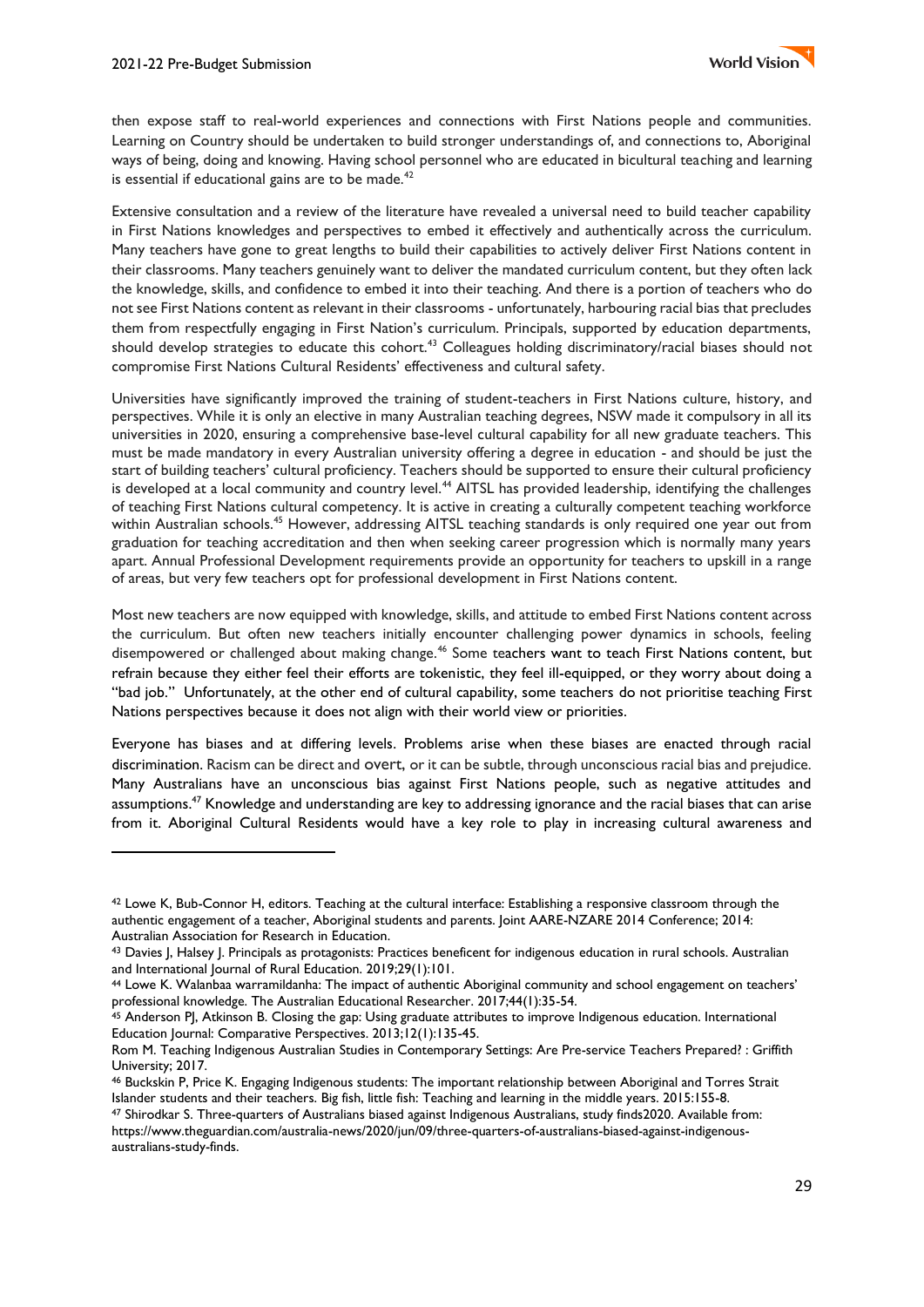understanding. They would address these biases and support teachers to feel more confident and be better skilled at teaching the curriculum in a culturally safe way.

A Reconciliation Australia study found 60% of Australians claimed to have never met a First Nations person. Many of those who said they had met a First Nations person described it as fleeting contact, often at a cultural event.<sup>48</sup> Normalising contact with First Nations people and developing interpersonal relationships is important in tackling preconceptions and misunderstandings. Frequent, illuminating, and positive engagement with First Nations people through a First Nations cultural resident can provide the relationships throughout the important developmental phases of childhood.<sup>49</sup>

The "Black Lives Matter" movement has once again shone a bright light on systemic racism. This permeates every part of society, marginalising people of colour from equity and justice and many of the most basic human rights. All Australian students should receive a comprehensive First Nations education to have a deeper understanding of our past and how that has impacting on First Nations people and communities. The education system plays a critical role in shaping future leaders, policymakers, and citizens of this country. It is important they are equipped with the right knowledge and awareness to contribute to a culturally safe, cohesive, and enlightened society.

#### **Implementation:**

Self -determination describes the right of First Nations people and communities to have choice and control over their social, cultural, and economic needs. This includes the right to have self-determination in elements of the education system to ensure First Nations culture and perspectives are reflected. Having a Cultural Resident in every primary school is an opportunity to increase self-determination in the education system through local communities being involved in the selection of the roles and providing ongoing guidance and support on the content being developed and delivered within schools. There are already community governance structures in some jurisdictions through Aboriginal education advisory groups where this guidance can be provided. These roles may also facilitate similar community governance structures across all parts of the country.

It is critical that the education workforce understand that all First Nations staff are likely to experience some level of cultural load which they take into the workplace. To provide a culturally safe and nurturing workplace, it is essential that dedicated support networks be established for Aboriginal Cultural Residents. Regional networks would be needed so staff can meet regularly to provide peer-to-peer and cultural support, professional development and other peer, cultural and professional support, and conferences. **Example 20** There should also be support for these roles to be highly engaged in the community as a means of bringing local community direction into the schools and providing cultural support and mentorship for the First Nations Cultural Residents. Regional First Nations coordinators would be a vital role to provide ongoing support and guidance for these First Nations Cultural Residents to provide ongoing support for professional development, advocacy when required and resource coordination. The roles of existing peak Aboriginal Education Advisory Groups will provide important cultural governance, strategic direction, and support for First Nations Cultural Residents.

Schools must be prepared for the cultural resident's roles and ensure the environment in which they work is safe. All staff should receive cultural awareness training as a minimum requirement before the roles commence. It is also paramount that school Principals are prepared for these roles as their leadership and influence within the schools can ensure the cultural resident feels welcome and safe. It is of critical importance that First Nations education and competency is understood as everyone's business and that these roles are not intended to take on all responsibilities but instead to guide and coordinate the delivery of First Nations content across schools. All teachers have a role to play in teaching First Nations content and the full load should not be placed on the

<sup>48</sup> Pearson L. 6 in 10 white Australians claim they have never met an Indigenous person… But so what?2016. Available from: https://www.sbs.com.au/nitv/article/2016/11/29/6-10-white-australians-claim-they-have-never-met-indigenous-personso-what.

<sup>49</sup> Burgess C. Beyond cultural competence: Transforming teacher professional learning through Aboriginal communitycontrolled cultural immersion. Critical studies in Education. 2019;60(4):477-95.